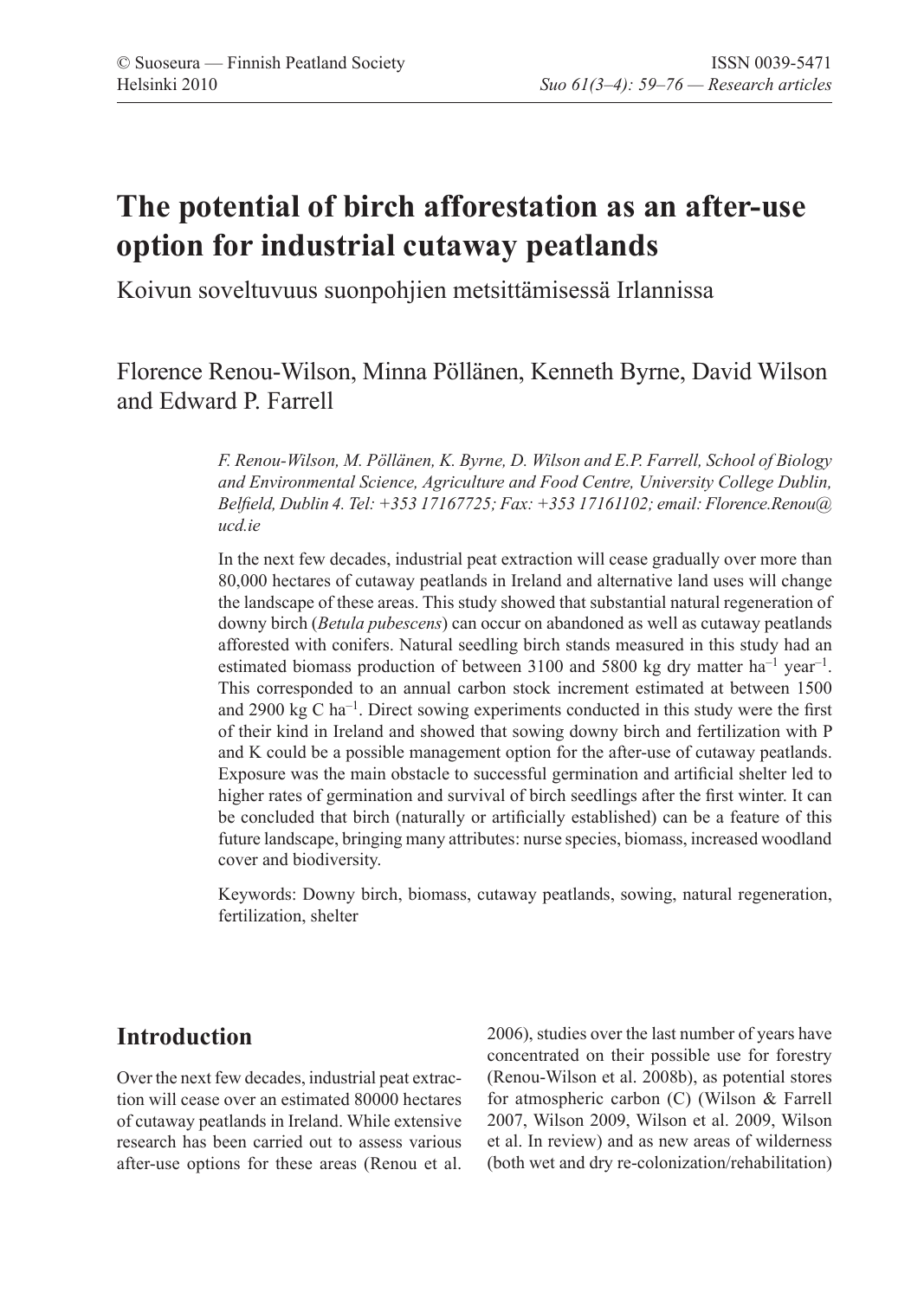(Rowlands & Feehan 2000a, Higgins & Colleran 2006). So far, 16000 ha of peatlands have become cutaway and current after-uses include commercial forestry, natural mixed forests, semi-natural wetlands, grasslands and recreational amenities. Research has shown that land use options are constrained by a number of factors such as drainage, peat thickness and type, the nature of underlying soils and accessibility (Higgins & Colleran 2006, Renou-Wilson et al. 2008b). The biggest proportion (up to 30%) may be left to dryland recolonisation. After peat extraction has ceased, the residual peat is virtually free from seeds (Curran & MacNaeidhe 1984) and colonization may take several years due to microclimatic and substrate conditions of the cutaway (Salonen & Laaksonen 1994, Tuittila et al. 2000). In both 'plantation forestry' and 'dry colonisation' scenarios, it is likely that birch seedlings will colonize the sites naturally, initially in the more sheltered areas before it steadily spreads using previously generated trees to provide shelter for the new seedlings (Rowlands & Feehan 2000b, Renou-Wilson et al. 2008b).

Birch species are an important component of boreal and temperate forests throughout Northern Europe, Asia and America. Ireland has two native species of birch, silver birch (*Betula pendula* Roth) and downy birch (*Betula pubescens* Ehrh.); the latter is also known as bog birch, being most common on cooler, wetter and poorer soils such as peatlands. From a botanical point of view, birch wood is the natural climax vegetation on many abandoned cutaway bogs (Feehan et al. 2008). Silver birch is generally associated with drier richer soils in sheltered areas (Horgan et al. 2003). Downy birch, in particular, has often been treated by foresters as a weed, under-valued, under-utilized and under-managed. This stigma comes from the fact that it is an opportunist colonizer of open landscape, its timber is of poor durability when untreated and it never reaches the larger, more financially attractive, size classes, often showing poor stem form. It usually goes into decline after reaching maturity (between 40 and 60 years). However, interest in birch is growing both in Ireland (Horgan et al. 2003) and in other countries (Hytönen & Aro 2004, Hytönen & Jylhä 2005, Johansson 2007, Repola 2008, Fay & Lavoie 2009).

It has been recognized that, as a pioneer species, birch spreads naturally in open areas, especially in newly afforested areas (Watling 1984, Seaman 1994). Birch is also planted in mixtures with conifers to increase species diversity. Plantations that include native and broadleaved species are seen as being more valuable in terms of landscape, amenity, heritage and habitats. Due to its ability to regenerate profusely, areas can be naturally recolonized with birch and thereby contribute to the increased national forest coverage. Birch grows relatively rapidly and can be used as a nurse species for more economically-attractive species (e.g. frost-sensitive species). The wood can then be used for pulpwood or chips. Planted or naturally regenerated birch stands can also be managed on a short-rotation basis for biomass production. The coppicing ability of birch means that after clear cutting, birch re-grow vigorous sprouts.

Birch woodlands could represent a welcome addition of considerable potential for the forester and also for the naturalist. Woodlands of natural native species in particular have widespread public appeal as well as being a new goal within the Forest Policy in Ireland under the Sustainable Forest Management guidelines. There are also likely to have popular support as a more 'natural' component of the countryside. While these new native woodlands may be of poor quality they are outstanding for their biodiversity (Rowlands & Feehan 2000b).

An exact figure for the total current area covered by birch woodland in Ireland is not available. In 1987, it was estimated that there were 5135 ha of birch (Keogh 1987) of which Coillte (State Forestry Board) owned just under 4000 ha (O'Leary et al. 2001). With only a few stands of natural birch woodlands scattered across Ireland, the full potential for birch and the appropriate management regimes for either artificially or naturally regenerated stands are yet to be fully determined. Efforts to fill this lacuna have been made with recent research on the growth potential of birch in Ireland (Nieuwenhuis & Barrett 2001, Nieuwenhuis & Barrett 2002). The authors observed that the maximum height increment occurred before the age of 20 years and the fastest growing trees achieved a height growth of >1m per year during this period. They found that a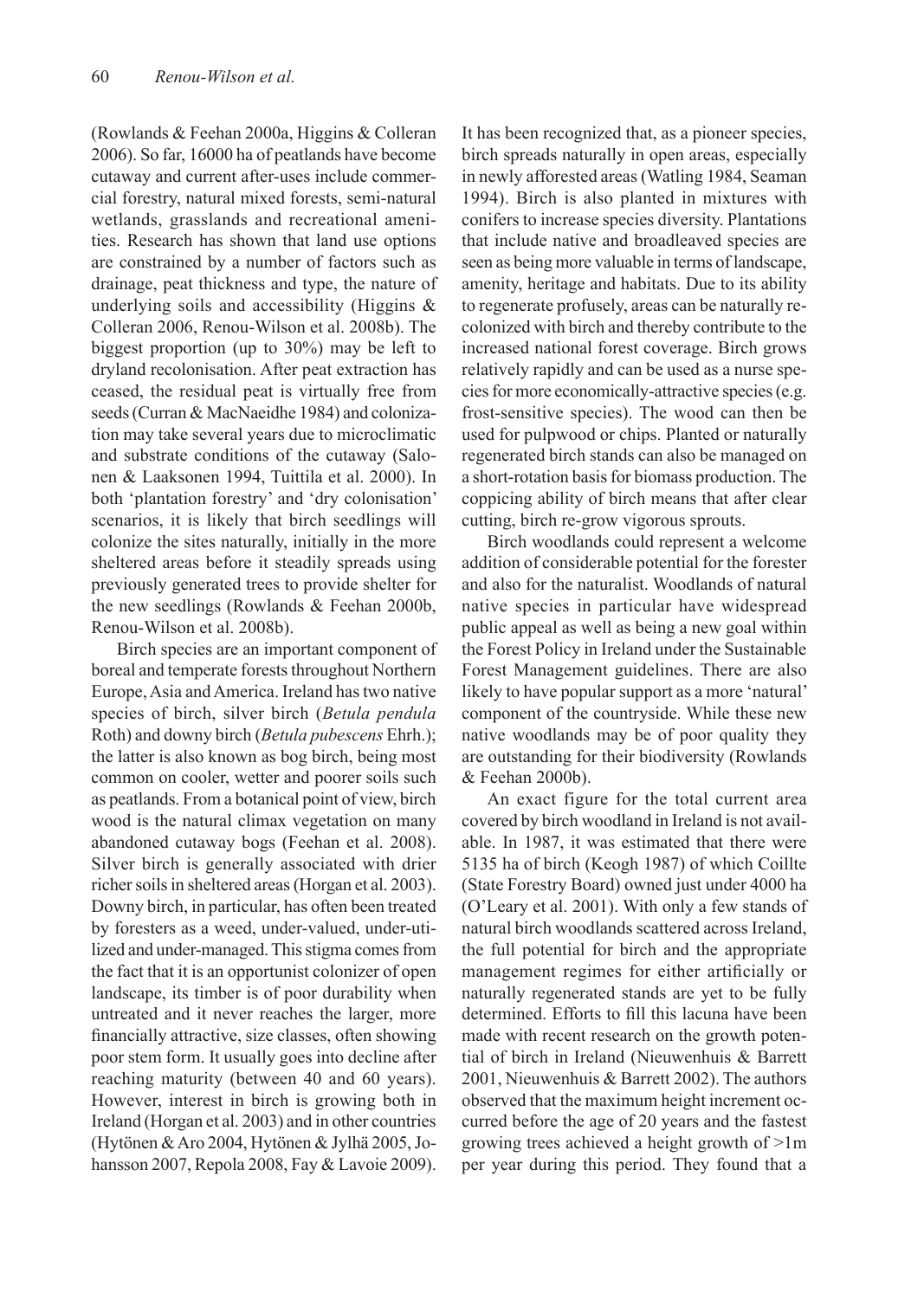well-stocked unthinned stand of downy birch could achieve a standing volume of 200  $\text{m}^3$  ha<sup>-1</sup> in 42 years (corresponding roughly to Yield Class 8 on peat (UK Classification System, Edwards & Christie 1981). The yield class varied from >4 on fen peat to 6 and 8 on two raised peat sites. However, the 33 sites investigated were selected for best possible stand quality and therefore may not have represented the general conditions that occur on cutaway peatlands. They also found that the majority of the stands surveyed had very poor stem form.

A selection and improvement programme was initiated in Ireland in 1998 to provide a source of improved birch planting stock for the Irish forestry industry as poor stem quality has prevented its commercial exploitation. Field trials (including one on a cutaway peatland) are on-going and populations have been selected (O'Dowd 2004, O'Connor 2006). More specifically, Renou et al. (2007) investigated the forestry potential of the two native birch species (*B. pendula* and B. *pubescens*) on industrial cutaway peatlands. Bareroot stock as well as container stock were tested using small and large seedlings. Results from several field trials demonstrated excellent survival and good growth potential. Silver birch was the superior species especially on well drained and shallow peat sites. It was concluded that larger seedlings/saplings performed better, regardless of birch species and that bare-root silver birch grew fastest with reasonable form (Renou et al. 2007).

Planting is the quickest way to establish birch but also the most expensive. Another option is direct sowing, which would be cheaper and could achieve land cover in reasonable timeframe. However several obstacles could be anticipated. Firstly, cutaway peatlands are characterized by their persistent exposure. While wind can be desirable from a colonization point of view (dissemination of pollen and seeds), it can have adverse effects at plant level (desiccation of young seedlings), and at soil level where erosion and crust-forming processes are common features due to the aerodynamically smooth surface of cutaway peatlands (Campbell et al. 2002). Secondly, cutaway peatlands located in the Irish Midlands are susceptible to late spring frost as well as having a tendency to surface drought in the spring (Renou-Wilson et al. 2008b). Sowing time is an important factor in the establishment of seedlings. In areas that do not suffer from winter frosts, but tend to be dry in early summer, autumn sowing may be advisable (McVean 1966). Alternatively, areas that are prone to frost but have a relatively high water carrying capacity may be more suitable for spring sowing (Anon. 2002). Seed treatment offers the possibility of extending the time of sowing. In natural conditions, germination of birch seeds are regulated by light but this can be overcome by subjecting the seed to a period of pre-chilling that removes the light requirement. Thirdly, fertilization with phosphorus (P) and later potassium (K) have been found to be critical to the growth of planted seedlings on cutaway peatlands (Renou-Wilson & Farrell 2007, Renou-Wilson et al. 2008a). While birch will readily establish wherever there is moderate soil phosphorus (P) status (Evans 1984), it is questionable whether P status in the remaining peat is sufficient for seedlings to establish and thrive.

The first objective of the present study was to explore existing naturally established birch stands on cutaway peatlands in the Irish Midlands: their composition (species), stocking, biomass production and quality. The second main objective was to investigate direct sowing of downy birch, testing different management options (seed treatment, sowing date, fertilizer application and shelter). Overall, this study aimed to present some recommendations of appropriate strategies of establishment of birch on industrial cutaway peatlands.

# **Material and methods**

#### **Geographical and environmental background**

Eight areas were investigated during the course of this study (Table 1). These cutaway peatlands were all located in the Irish Midlands (c.60 m a.s.l.) in a basin-type landscape where precipitation averages 875 mm per annum with cool summers (July and August are the warmest months with an average of 14.5°C) and mild winters (January is the coldest month with an average of 4.1°C) (Collins & Cummins 1996).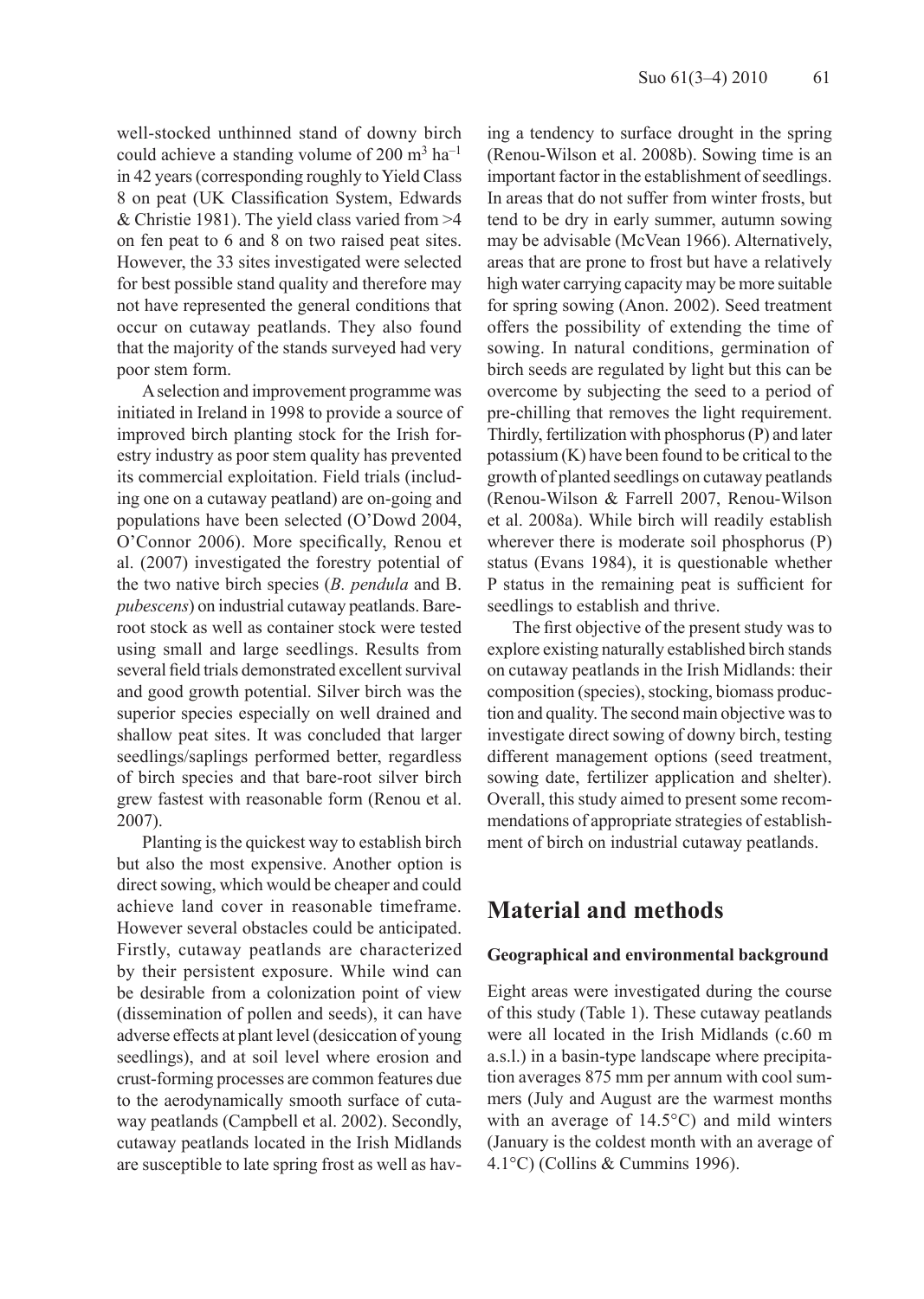# **Survey of existing natural birch stands**

A field survey was carried out in summers 2003/2004 in order to investigate existing birch stands on cutaway peatlands. The material was collected from relatively dense stands of natural birch representing two types of natural regeneration on cutaway peatlands: (1) birch colonizing abandoned bare peat areas (n=58) and (2) birch colonizing afforested cutaways (n=63); the latter have been established in the late 1980s, mainly with Sitka spruce (*Picea sitchensis* (Bong.) Carr.), which, for the most part, had performed poorly. Based on past studies, local knowledge and personal experience, seven industrial cutaway peatlands located across the Irish Midlands were chosen (Table 1). At each site,  $10 \text{ m} \times 10 \text{ m}$  plots were laid out randomly. Within each plot the following variables were recorded: tree species, number of trees, number of stems, tree height and stem diameter (DBH > 7 cm). The year of cessation of peat extraction, presence of bottom, field or tree layer and competition as well as obvious damage (frost, animals, fungi) to the trees were also documented.

# **Laboratory analysis for species identification**

Downy and silver birch often form mixed stands. Quite often the morphological characteristics shown by a tree can be an intermediate of both species making the identification in the field dif-

ficult. In order to accurately identify the birch species in question, a more reliable method is a laboratory analysis using a precipitation procedure developed by Lundgren et al. (1995). For this analysis, bark samples were collected from all of the trees in each plot apart from the smallest trees. These samples were brought back to the laboratory and analyzed by placing a sample of inner bark in a test tube containing a solution of 2,4-dinitrophenylhydrazine. Within two hours at room temperature the samples of silver birch form an orange precipitate whereas those of downy birch stay clear. This reaction is due to the fact that silver birch contains larger amounts of diarylheptanoid glucoside platyphylloside than downy birch. The laboratory tests results were 100% in agreement with the results from the visual determination of birch species.

# **Biomass sampling**

The biomass study was carried out at four cutaway areas during the summer months (Table 1). All the trees in each 10 m<sup>2</sup> sampling plot were recorded and their diameter breast height (DBH) measured — the number of sampling plots varied at each site depending on the total stand area (Table 1). Ten trees representing the range in DBH values within the plot, including single and multiple stem trees, were then harvested. In total, 200 trees were felled and separated into: stem, branches, foliage

Table 1: Industrial cutaway peatland areas where various birch studies were carried out in this study. *Taulukko 1. Tutkimuksessa käytetyt koivun metsityskokeet turvetuotannosta vapautuneilla suonpohjilla Irlannissa.*

| Location                                            | Study                           | Vegetation                          | No sampling                                                        | No sampling plots                     |
|-----------------------------------------------------|---------------------------------|-------------------------------------|--------------------------------------------------------------------|---------------------------------------|
|                                                     |                                 | cover                               | plots for natural                                                  | for biomass study                     |
|                                                     |                                 |                                     | birch survey study                                                 |                                       |
| Sijainti                                            | Koe                             | <b>Kasvillisuus</b>                 |                                                                    | Koivun uudistumis- Koivun biomassa-   |
|                                                     |                                 |                                     | koealoja (kpl)                                                     | koealoja                              |
|                                                     | Natural birch survey            | Afforested                          | 3                                                                  |                                       |
| $53^{\circ}15'$ N, $7^{\circ}10'$ W                 | Nat. birch survey               | Natural                             | 4                                                                  |                                       |
| $53^{\circ}12^{\prime}N$ , $7^{\circ}43^{\prime}W$  | Nat. birch survey               | Natural                             | 4                                                                  |                                       |
| $53^{\circ}12'$ N. $7^{\circ}43'$ W                 |                                 | Natural                             | 20                                                                 | $\mathfrak{D}$                        |
| $53^{\circ}12^{\prime}$ N, $7^{\circ}43^{\prime}$ W | Nat. birch survey $+$ BM sampl. | Afforested                          | 10                                                                 | 10                                    |
| $53^{\circ}13'$ N. $7^{\circ}45'$ W                 | Nat. birch survey $+$ BM sampl. | Natural                             | 30                                                                 | 3                                     |
| $53^{\circ}17'$ N, $7^{\circ}42'$ W                 |                                 | Afforested                          | 50                                                                 | 5                                     |
| $53^{\circ}12^{\prime}$ N. $7^{\circ}43^{\prime}$ W | Sowing experiments              | Bare                                | ks. yksittäiset kokeet, Taulukko 3                                 | See Table 3 for individual experiment |
|                                                     |                                 | $53^{\circ}17'$ N, $6^{\circ}57'$ W | Nat. birch survey $+$ BM sampl.<br>Nat. birch survey $+$ BM sampl. |                                       |

–––––––––––––––––––––––––––––––––––––––––––––––––––––––––––––––––––––––––––––––––––––––––––––––––––––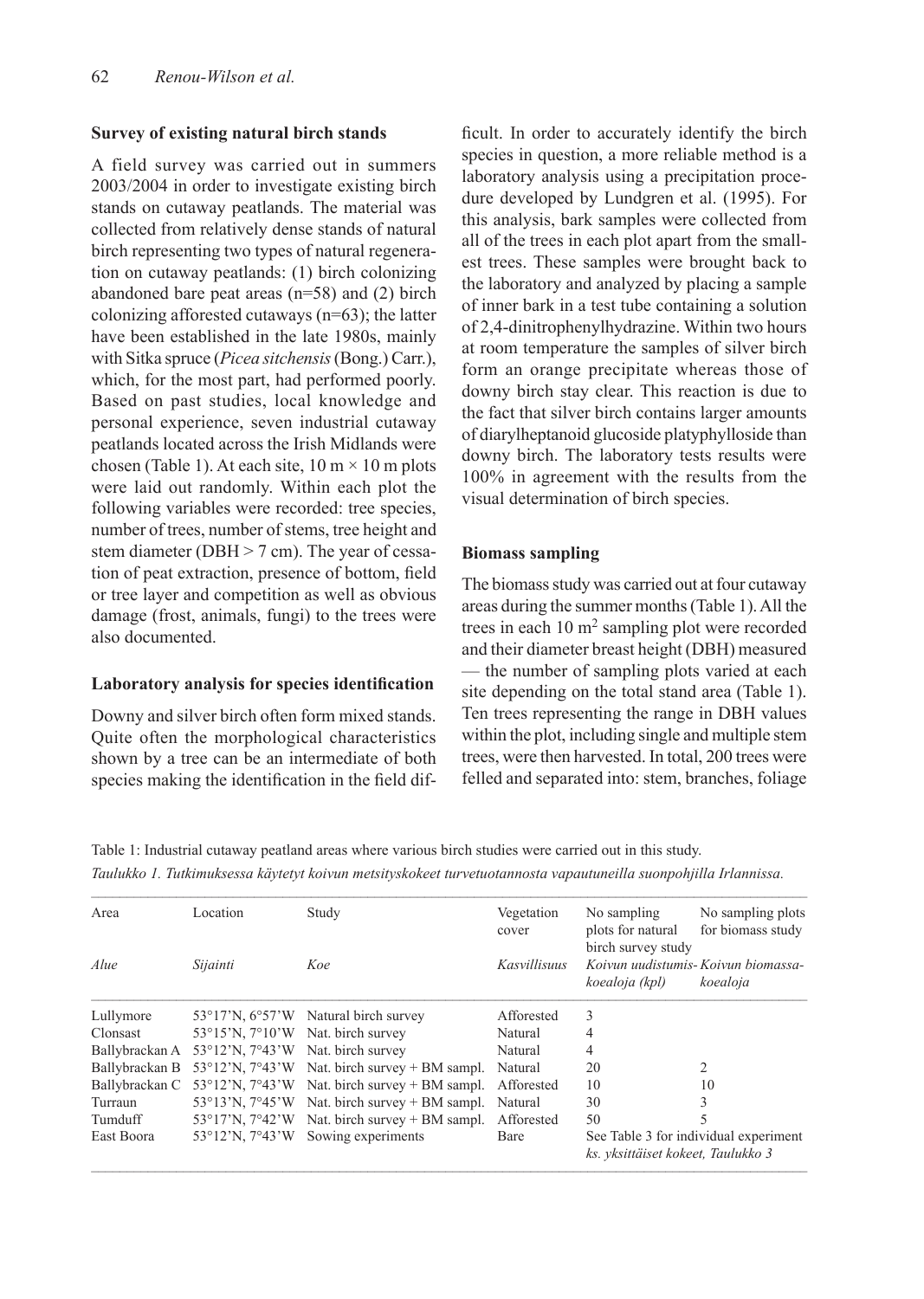with small branches and dead wood. Branches were sorted by diameter into three size groups; <30 mm, 30–50 mm and >50 mm. Belowground biomass was estimated by removal of all roots greater than 2mm from a  $2m \times 2m$  square marked from the centre of each tree stump. The root system was extracted (including the stump) and roots were sorted on the same diameter size categories as employed with the branches. The fresh weight of all of the components was determined on site and sub-samples were taken for determination of moisture content in the laboratory. Samples were weighed and dried at 105°C until constant weight was achieved (over 72 hours). Foliage was separated from the branches and weighed independently. Samples from each component were ground to obtain 0.1 mm particle size samples for carbon (C) and N determination using a total C analyzer (Analitik Jena micro N/C Analyzer).

The most important tree parameter used in the estimation of biomass is likely to be DBH as the addition of height has been found to have only a minor effect (Schmitt & Grigal 1981, Ferm & Kaunisto 1983, Harding & Grigal 1985, Hytönen & Kaunisto 1999, Johansson 2007). This was confirmed in this study and therefore the basic model is in the form of power function:

$$
BM = aDBH^b \tag{1}
$$

where BM is the total dry biomass (kg), DBH is the stem diameter (cm) at 1.3 m and a and b are coefficients. As the DBH data were not normally distributed (Kolmogorov-Smirnov test, p < 0.05), they were log transformed prior to the analysis in order to achieve constant deviation. The linear logarithmic relationship is therefore:

$$
lnBM = a + bhDBH
$$
 (2)

A correction factor (Baskerville 1972) was calculated and used to correct the systematic bias associated with logarithmic transformations. Final estimations of biomass were calculated by applying the equations to the survey data.

#### **Direct sowing experiments**

#### *General description*

All the sowing experiments were carried out in East Boora industrial cutaway peatland which has been abandoned since 1999 when industrial milled-peat extraction for energy generation ceased. The remaining peat layer was mediumhumified to well-humified Phragmites peat with some wood residues, and its physical and chemical composition (Table 2) was typical of industrial cutaway peatlands in the region (Renou-Wilson et al. 2008b). Sowing took place in spring 2003 which was drier and warmer than the 30 year average while May was more than three times wetter than the average (Table 3). Vegetation was very sparse at the time and where present, located in or near the drains. The area was divided into 6 experimental blocks (A–F). Each block was further divided following experimental designs to test fertilizer application, seed treatment, micro-forms and shelter (Table 4). The areas were all sown at a rate of 1 kg of seed per ha mixed with sand (20 kg sand per ha). Hand sowing and machine broadcasting (purposely-adjusted seed spreader) were used alternatively depending mainly on the size of the area. Birch is provenance specific (Brodie 1990) and therefore care was taken to choose a seed source from close to the sowing site. The downy birch seed originated from Templetuohy, County Laois (BC-IELAOI-B23) and was certified to contain 481,000 seeds per kg. The field experiments were monitored in 2003, 2004, 2005 and 2008; the main surveys were carried out at the end of spring 2003, autumn 2003 and spring 2004. All the live birch seedlings within a  $1 \times 1$ m quadrat were counted and one quadrat per plot  $(10 \times 10 \text{ m})$  was measured. The number of plots varied depending on the size of the experimental block (Table 4).

#### *Sowing date with seed treatment*

The pre-chilling procedure used in this study was adapted from Aldhous (1994). Three volumes of cold water (8°C) were added to one volume of seed making sure to soak all the seeds in the bags. Bags were placed into refrigerator for 48 hours at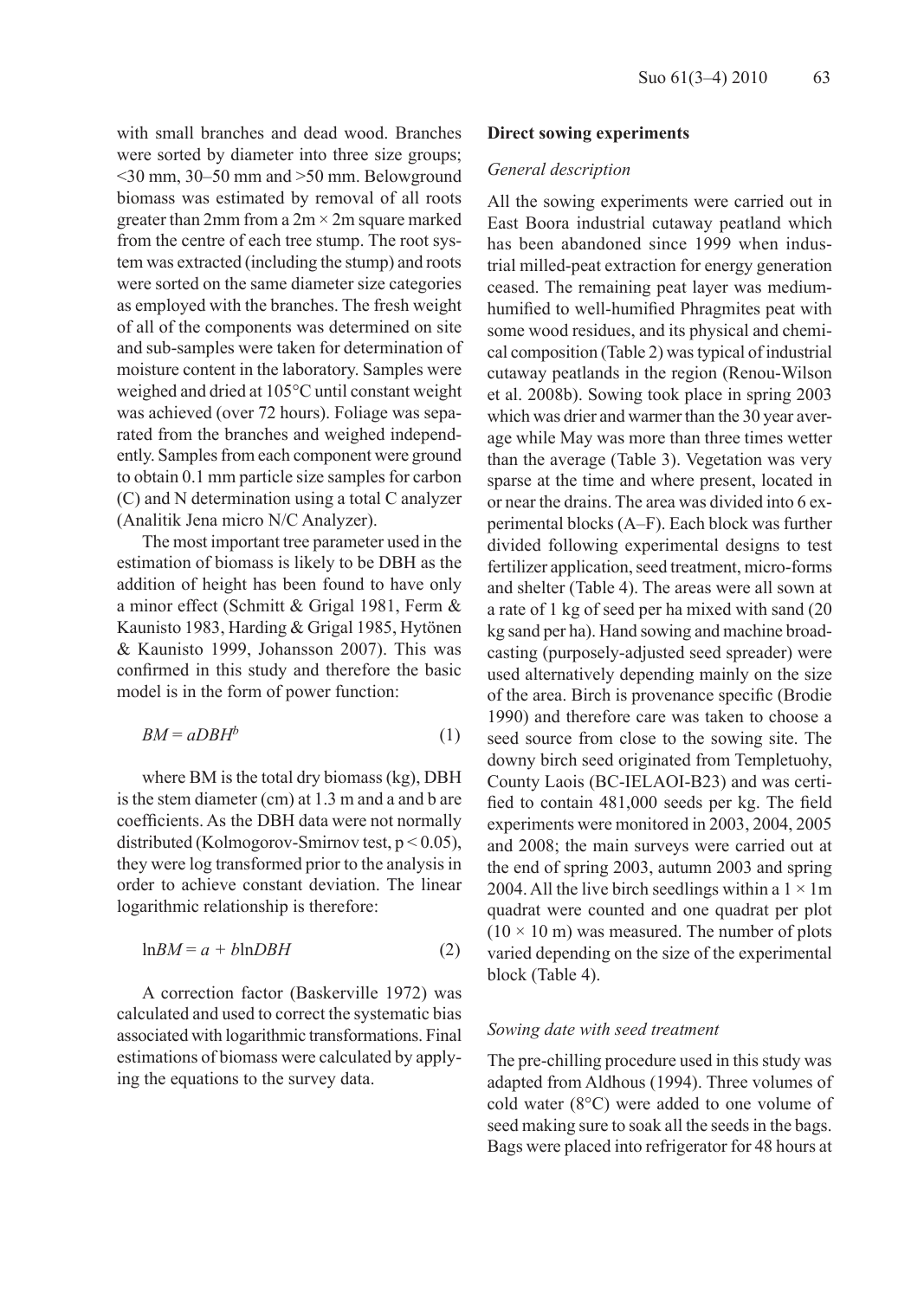3°C to imbibe after which the excess water was drained off by making small holes in the bottom of the bags. The bags were left half open to allow the seeds to breathe but at the same time to prevent losing too much of the moisture. Seed bags were then returned to the refrigerator for pre-chilling. On the week starting 7th April 2003, the seeds were removed from the cold, and surface dried

by spreading thinly on newspapers in a well-ventilated room. Occasionally, the seeds were gently stirred to ensure even surface drying. Sowing was done either in a) February, without pre-chilling, or in b) April and May with pre-chilling treatment in order to assess the effect of delayed sowing date on the emergence of seedlings.

Table 2: Physical and chemical characteristics (total nutrient content) of peat (0–20cm) at East Boora where sowing experiments were carried out. WTL= the mean depth of the water table level. Standard errors in brackets after means.

*Taulukko 2. Turpeen ominaisuudet (0–20 cm) East Booran koivunkylvökokeella. Bulk density= turpeen tiheys, Thickness=turpeen paksuus, WTL=vedenpinnan syvyys. Keskivirhe suluissa keskiarvon jälkeen..*

| N<br>$g kg^{-1}$ | $g\ kg^{-1}$ | $g \text{ kg}^{-1}$ | Bulk density<br>$g \text{ cm}^{-3}$ | Thickness<br>cm | pH       | WTL<br>cm |
|------------------|--------------|---------------------|-------------------------------------|-----------------|----------|-----------|
| 9.1(0.8)         | 0.18(0)      | 0.25(0.1)           | 0.141(0.04)                         | 113(11)         | 4.6(0.1) | 40(2)     |

Table 3: Weather data from Birr station (Met Eireann 2006), closest meteorological station to the study areas.

*Taulukko 3. Tutkimusalueita lähimpänä olevan sääaseman (Birr) kuukausittainen sademäärä ja ilman lämpötila helmitoukokuussa v 2003 ja pitkän ajan keskiarvona.*

| Month:                                           | February | March     | April    | May      |  |
|--------------------------------------------------|----------|-----------|----------|----------|--|
| Kuukausi                                         | Helmikuu | Maaliskuu | Huhtikuu | Toukokuu |  |
| Rainfall, sademäärä (mm)                         |          |           |          |          |  |
| 30 year average                                  | 53.9     | 60.7      | 52.8     | 31.2     |  |
| 2003                                             | 25.6     | 36.5      | 44.6     | 101.3    |  |
| Mean Temperature, keskilämpötila $(^{\circ}C)$ : |          |           |          |          |  |
| 30 year average                                  | 4.8      | 6.1       | 7.9      | 10.4     |  |
| 2003                                             | 5.4      | 8.1       | 10       | 11       |  |

Table 4: Summary information regarding the sowing experiments at East Boora.

*Taulukko 4. East Booran kylvökokeen yhteenvetotiedot. Chilling=kylmäkäsittely.*

| <b>Block</b>   | Effects investigated | Sub-block      | No sampling<br>plots per sub-block | Seed treatment     | Sowing Date | Micro-forms |
|----------------|----------------------|----------------|------------------------------------|--------------------|-------------|-------------|
| Lohko          | Toimenpide           | Alalohko       | Koealoja alalohkossa               | Siemenen käsittely | Kylvöaika   | Kasvupaikka |
| $\overline{A}$ | Fertilization +      | $A1-A2$        | 45                                 | No treatment       | $Feb-03$    | Low field   |
|                | Micro-forms          | $A3 - A4$      | 45                                 | No treatment       | $Feb-03$    | High field  |
| B              | Fertilization +      | B1             | 180                                | No treatment       | $Feb-03$    | High field  |
|                | Micro-forms          | B <sub>2</sub> | 180                                | No treatment       | $Feb-03$    | Low field   |
| C              | Sowing treatment +   | C <sub>1</sub> | 100                                | No treatment       | $Feb-03$    | ۰           |
|                | date                 | C <sub>2</sub> | 100                                | Chilling           | Apr- $03$   | ۰.          |
| D              | Sowing date          | $D1-D2$        | 36                                 | Chilling           | Apr- $03$   |             |
| E              | Sowing date          | E              | 40                                 | Chilling           | $May-03$    | ۰           |
| F              | Shelter              | $F1-F2$        | 40                                 | No treatment       | Apr- $04$   |             |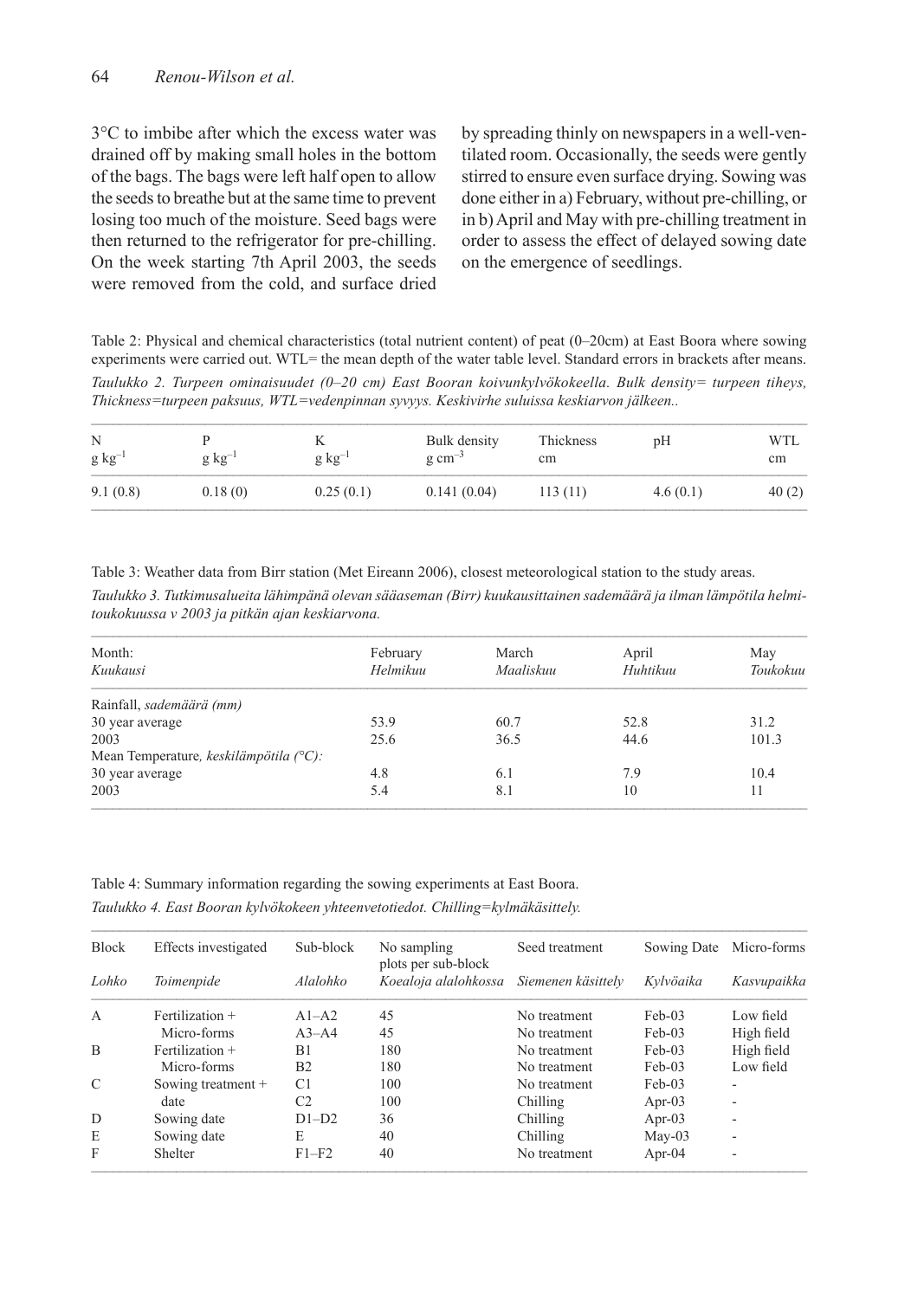### *Fertilizer application*

This study investigated fertilization effects across two sowing experiments (see Table 3) by applying two treatments: a) No fertilizer and b)  $125 \text{ kg ha}^{-1}$ of rock phosphate (15 kg of P ha<sup>-1</sup>) and 100 kg ha<sup>-1</sup> of muriate of potash (50 kg K ha<sup>-1</sup>). It was thought that small emerging seedlings would not benefit from higher fertilizer application and on the contrary, might be damaged by it (Viro 1974, Kaunisto 1987). Experimental blocks A and B were fertilized in late July 2003. All other experimental blocks also received treatment (b) at the same time.

#### *Site micro-forms and edaphic characteristics*

The extraction of peat creates a typical microtopography with high and low fields (also called bays). This phenomenon can have a direct impact on the emergence of seedlings due to a micro-level shelter effect. The micro-topography of these 'fields' may also reflect the edaphic characteristics as the peat found on the surface may be of different type and different pH (the deeper the peat, the more acidic it is likely to be at the surface). In this study, high and low fields were sown with similar treatments applied to both.

#### **Shelter experiment**

In this study, the potential shelter effect was tested on twenty  $1 \times 1$  m plots, half of which were protected with two screens of green polypropylene mesh fabric (40% density), c.  $1.5 \times 1.5$  m in size and erected at right angles on the side of the prevailing wind and mid-day sunshine. The plots were hand sown in February 2004 and fertilized in July 2004.

#### **Statistical analysis**

Due to the experimental design it was not possible to carry out statistical tests in the sowing date and treatment experiments. ANOVA was carried out to test for the effects of fertilization, microforms and shelter on the quantity of germinated birch seedlings, using the GLM procedure in SAS (SAS Institute Inc. 2002). Treatment effects were

compared further using Fisher's protected least significant difference procedure. Average least significant differences (LSD) are presented for means in Table 9 but all comparisons were made with their corresponding exact LSD. Normal probability plots validated the assumption of normally distributed residuals for the computed models. The 5% significant level was applied in all the statistical tests.

# **Results**

#### **Existing natural birch stands**

### *Stand composition, density and morphology*

Downy birch was the principal birch species found on industrial cutaway peatlands. Across all sites, downy birch represented, on average, 97% of the birch population. Silver birch was almost completely absent from abandoned cutaway peatlands (1%) while it made 6% of the birch population in afforested cutaway peatlands. Given the very high proportion of downy birch, analysis of the data was carried out thereafter without separating the two species.

While it was not possible to measure the age of the trees, the stands chosen in this study have all developed from industrial cutaway peatlands which have been abandoned in the 1980s and have all formed canopy. However, their exact stage of development is unknown and thus not comparable. Substantial natural regeneration can occur on abandoned cutaway peatlands with up to 17130 trees ha<sup>-1</sup> (Table 5). However, variation across the plots was large with some plots being densely regenerated  $(50800 \text{ trees } ha^{-1})$ . Of the total number of trees, birch species represented at least three quarters and *Salix spp*. made for almost the totality of the rest. Scots pine (*Pinus sylvestris* L.) was found in abandoned cutaway but in very small densities. The proportion of birch and *Salix spp*. was reduced in afforested cutaway peatlands as the planted conifers accounted for some of the total.

Natural regeneration of birch on abandoned cutaway peatlands resulted in almost double the number of birch  $(11786 \text{ trees } ha^{-1})$  compared to afforested cutaway peatlands (6265 birch  $ha^{-1}$ )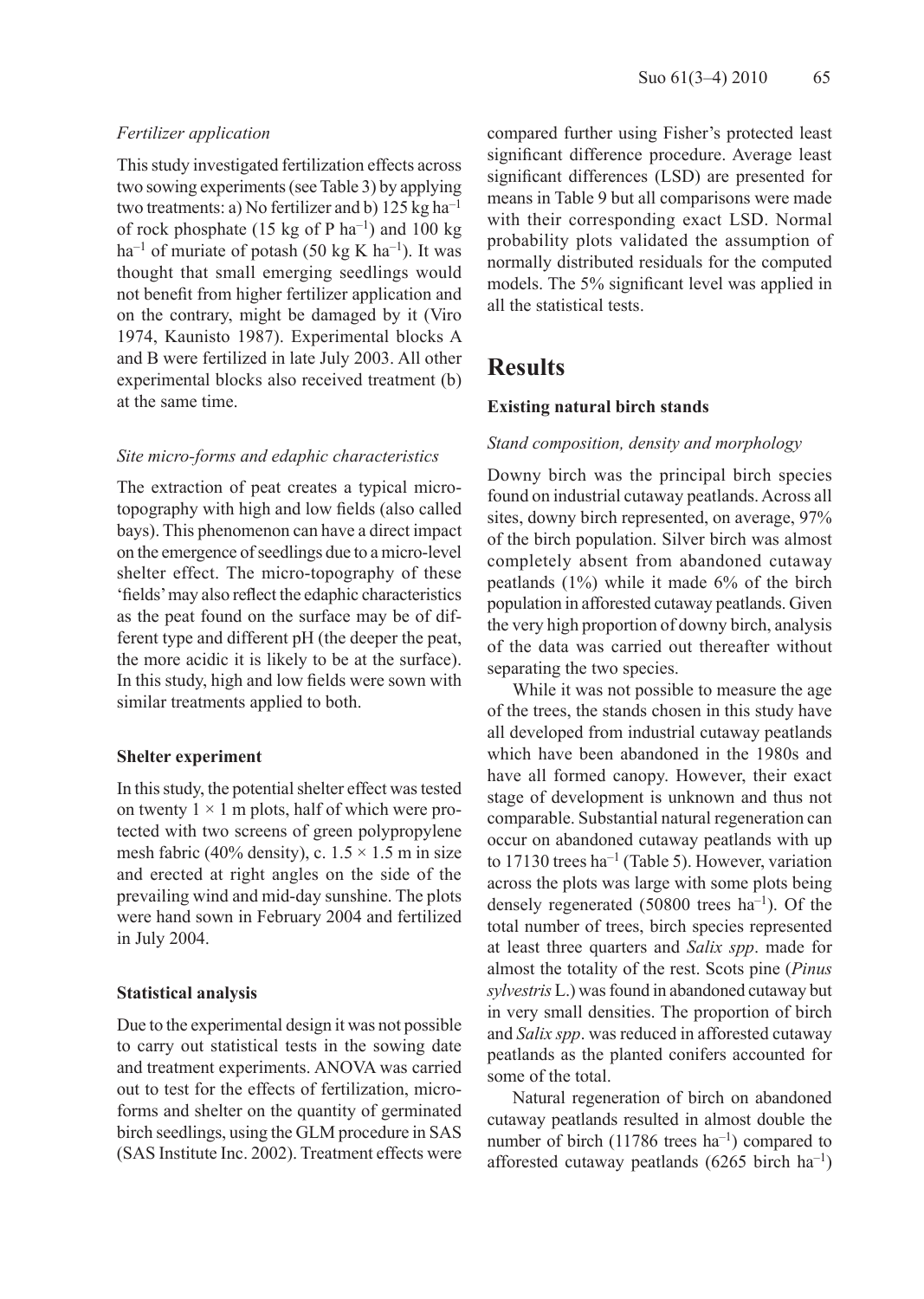(Table 6). However, mean height was considerably greater in the afforested sites at 396 cm compared to 240 cm in the abandoned cutaways. Birch height was mostly found in the range 0–300 cm in abandoned cutaways while in afforested cutaways, the birch population was split between two distinct ranges:  $<$  300 cm and  $>$  700 cm (Figure 1). This distribution shows that abandoned cutaway peatlands have older trees as well as very young trees. The two groups of tree heights in afforested cutaways suggest two colonization events: 1) when the site was initially planted with conifers and 2) when the conifers died back, leaving open spaces for more colonization. DBH of birch was also greater in afforested cutaways, compared to abandoned cutaways but the difference was less than for height. This is probably because DBH was measured on trees greater than 7cm diameter.

The proportion of multi-stem birch trees was double in the afforested cutaways (28%) compared to abandoned cutaways. In all cases, however, the majority of the multi-stem birch trees were of double stemmed form. Tree density was positively correlated to the proportion of multi-stem trees.

Table 5: Stand composition at four cutaway peatland areas (see Table 1 for details on each area) *Taulukko 5. Puulajivaihtelu neljällä suonpohjan metsityskokeella (ks. Taulukko 1).*

| Site<br>Koe    | Peatland type<br>Tyyppi | Total stem no. $ha^{-1}$<br>Runkoluku kpl ha $^{-1}$ |         | Birch, $\%$<br>Koivu, % |              |    |    | Salix, %<br>Pajut, % |          |    | Conifer, %<br>Havupuut, % |  |              |
|----------------|-------------------------|------------------------------------------------------|---------|-------------------------|--------------|----|----|----------------------|----------|----|---------------------------|--|--------------|
|                |                         | Mean                                                 | Min Max |                         | Mean Min Max |    |    | Mean Min Max         |          |    |                           |  | Mean Min Max |
| Ballybrackan B | Abandoned               | 17130                                                |         | 4000 50800              | 81           | 69 | 89 | 17                   | Q.       | 30 |                           |  | -11          |
| Turraun        | Abandoned               |                                                      |         | 10160 2500 20200        | 74           | 51 | 99 | 26                   | $\Omega$ | 49 |                           |  |              |
| Ballybrackan C | Afforested              | 5030                                                 |         | 2100 12110              | 69           | 48 | 81 | 8                    |          | 19 | $<$ 1                     |  | <1           |
| Tumduff        | Afforested              |                                                      |         | 13768 3100 50700        | 65           | 28 | 94 |                      | $\Omega$ | 8  | $<$ 1                     |  | $\leq$ 1     |

Table 6. Results from the natural birch survey (birch density, height and diameter at breast height (DBH)) from abandoned and afforested cutaway peatland areas (see Table 1 for details of each area).

*Taulukko 6. Koivupuustojen tiheys, pituus ja rinnankorkeusläpimitta hylätyillä ja metsitetyillä koealuiella suonpohjalla (ks. taulukko 1).*

| <b>Site</b>                |                          | Birch trees $ha^{-1}$ |       |                             | Birch stems $ha^{-1}$ |       | Height (cm) |     |     | $DBH$ (cm)               |      |      |
|----------------------------|--------------------------|-----------------------|-------|-----------------------------|-----------------------|-------|-------------|-----|-----|--------------------------|------|------|
| Koe                        | Koivupuita kpl $ha^{-1}$ |                       |       | Koivurunkoja kpl ha $^{-1}$ |                       |       | Pituus (cm) |     |     | Läpimitta, $d_{1,3}(cm)$ |      |      |
|                            | Mean                     | Min                   | Max   | Mean                        | Min                   | Max   | Mean        | Min | Max | Mean                     | Min  | Max  |
| <b>Abandoned cutaways</b>  |                          |                       |       |                             |                       |       |             |     |     |                          |      |      |
| Ballybrackan A             | 16750                    | 15100                 | 20000 |                             |                       |       | 61          | 10  | 300 |                          |      |      |
| Turraun                    | 9656                     | 2300                  | 16600 | 9800                        | 2500                  | 15100 | 225         | 39  | 742 | 9.31                     | 8.3  | 11   |
| Clonsast                   | 3800                     | 1900                  | 6100  |                             |                       |       | 150         | 20  | 529 | 7.9                      | 7.6  | 8.3  |
| Ballybrackan B             | 14460                    | 2800                  | 44800 | 17100                       | 5300                  | 47100 | 287         | 50  | 757 | 8.4                      | 7.5  | 9.6  |
| Mean, all cutaw, areas     | 11786                    |                       |       |                             |                       |       | 240         |     |     | 9.1                      |      |      |
| Standard error             | 1402                     |                       |       |                             |                       |       | 25          |     |     | 0.3                      |      |      |
| <b>Afforested cutaways</b> |                          |                       |       |                             |                       |       |             |     |     |                          |      |      |
| Ballybrackan C             | 3340                     | 1300                  | 6800  | 4300                        | 2300                  | 6400  | 688         | 639 | 737 | 9.9                      | 8.8  | 11.3 |
| Tumduff                    | 9480                     | 1100                  | 47600 |                             |                       |       | 168         | 80  | 572 | 11.6                     | 10.2 | 14.4 |
| Lullymore                  | 5300                     | 3500                  | 6400  |                             |                       |       | 98          | 56  | 140 | 9.2                      | 7.6  | 10.7 |
| Mean, all aff. areas       | 6265                     |                       |       |                             |                       |       | 384         |     |     | 10.6                     |      |      |
| Standard error             | 1950                     |                       |       |                             |                       |       | 58          |     |     | 0.4                      |      |      |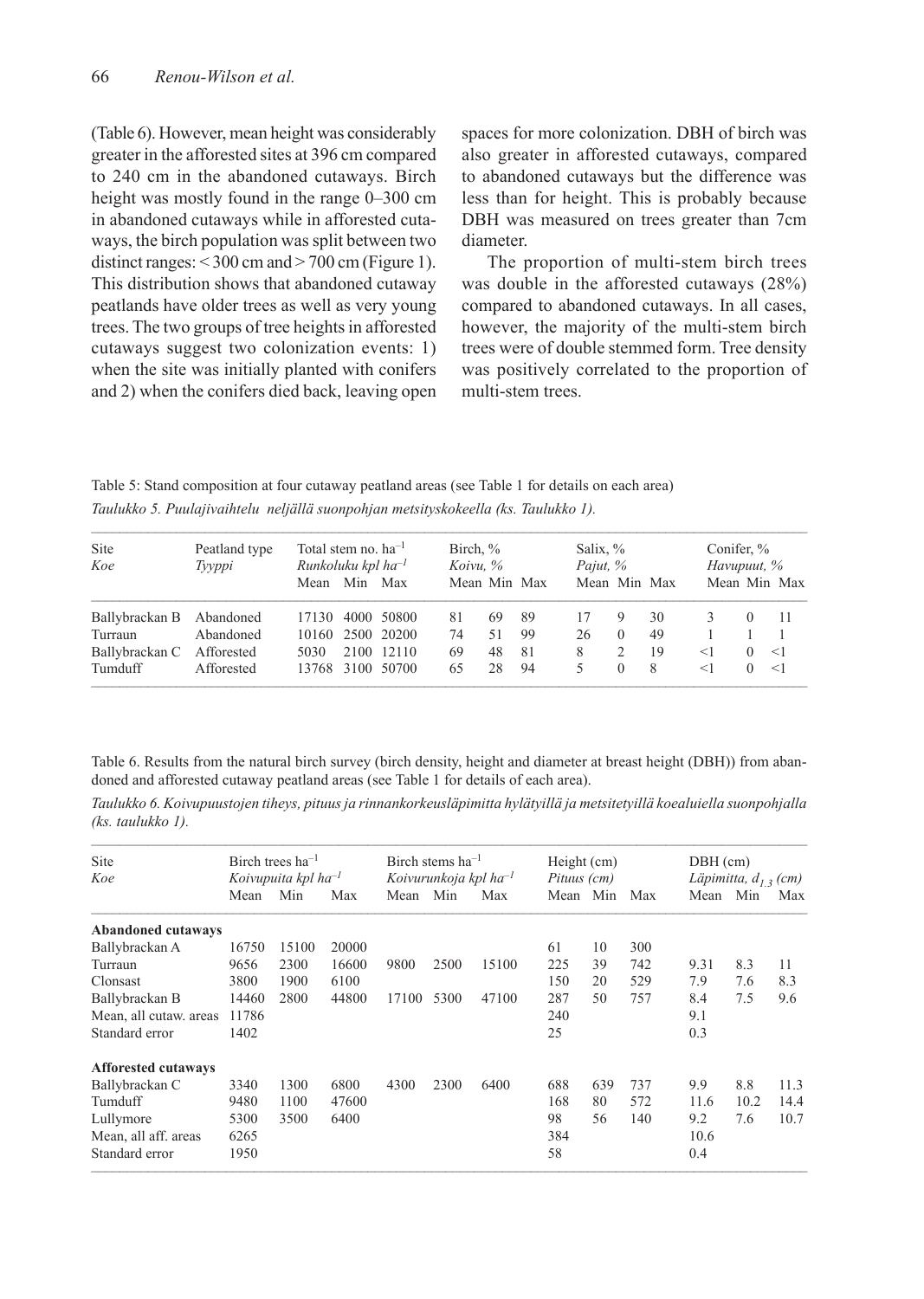

Figure 1. Frequency distribution of the average height of birch trees found across the studied natural cutaways and forested (with conifers) cutaway areas (see Table 1 for details of areas).

*Kuva 1. Tutkimuksessa käytettyjen suonpohjien metsityskokeiden koealojen lukumäärät puuston keskipituuden mukaan (kokeet esitetty tarkemmin taulukossa 1).*

#### **Biomass production**

All the logarithmic linear relationships between tree component biomass and DBH were found to be statistically significant (Table 7) and the statistical comparison of actual and modelled data showed no significant difference. The equation shown in Table 7 was applied to the survey data from the four studied areas (see

Table 1). Below and aboveground tree biomass varied greatly between the four measured sites (Table 8). Belowground biomass represented approximately a quarter of the total weight. The greatest aboveground leafless biomass was in Ballybrackan (abandoned cutaway) with 115000  $kg DM ha^{-1}$ . This site also had the highest number of birch stems (9300 ha<sup>-1</sup>) and the tallest trees. At an estimated age of 20 years, the average annual biomass increment would equate to 5800 kg ha<sup>-1</sup>. The lowest biomass was measured in Tumduff (afforested cutaway) with around  $31000 \text{ kg ha}^{-1}$ , where the density of birch stems was also the lowest at 1700 ha–1. However, given the young age of the site, it has a 3100 kg DM ha<sup>-1</sup> year<sup>-1</sup> biomass increment.

#### **Carbon stock estimations**

The average percentage moisture content of stems and branches were all found to be between 40–50%. Foliage had the highest moisture content at 60% and dead branches had the lowest at 23%. The dry matter content did not vary significantly between tree components. There was no significant difference in the C content between above-ground tree components (stem, branches, foliage and dead wood). The average C content was 50.4% DM compared with 50.1% DM for

Table 7. The parameters and the validation results for the biomass equation  $\ln(BM) = -a + b(\ln(DBH))$  applied for the birch stands in the study areas on cutaway peatlands. BM= biomass (kg), DBH= the tree diameter at breast height, 1.3 m, (cm)). n=200.

*Taulukko 7. Biomassamallin [ln(BM) = –a + b(ln(DBH))] parametrit eri puun ositteille suonpohjakokeiden koivikoissa. BM= biomassa (kg), DBH=puun rinnankorkeusläpimitta (cm).*

| Tree Component                                 | a         | b      | $r^2$  | Correction factor | p-value  |
|------------------------------------------------|-----------|--------|--------|-------------------|----------|
| Dead Branches<br>kuolleet oksat                | $-4.0024$ | 2.6463 | 0.8725 | 1.0024            | < 0.0001 |
| Belowground<br>Juuret                          | $-2.1718$ | 2.3227 | 0.9481 | 1.0006            | < 0.0001 |
| <b>Stem</b><br>Runkopuu                        | $-2.4487$ | 2.1762 | 0.8964 | 1.0008            | < 0.0001 |
| <b>Branches</b><br>Oksat                       | $-4.0838$ | 2.6448 | 0.9146 | 1.0008            | < 0.0001 |
| Foliage<br>Lehdet                              | $-3.5996$ | 1.7309 | 0.6775 | 1.001             | < 0.0001 |
| <b>Total Aboveground</b><br>Maanpäällinen yht. | $-2.1783$ | 2.2916 | 0.9256 | 1.0004            | < 0.0001 |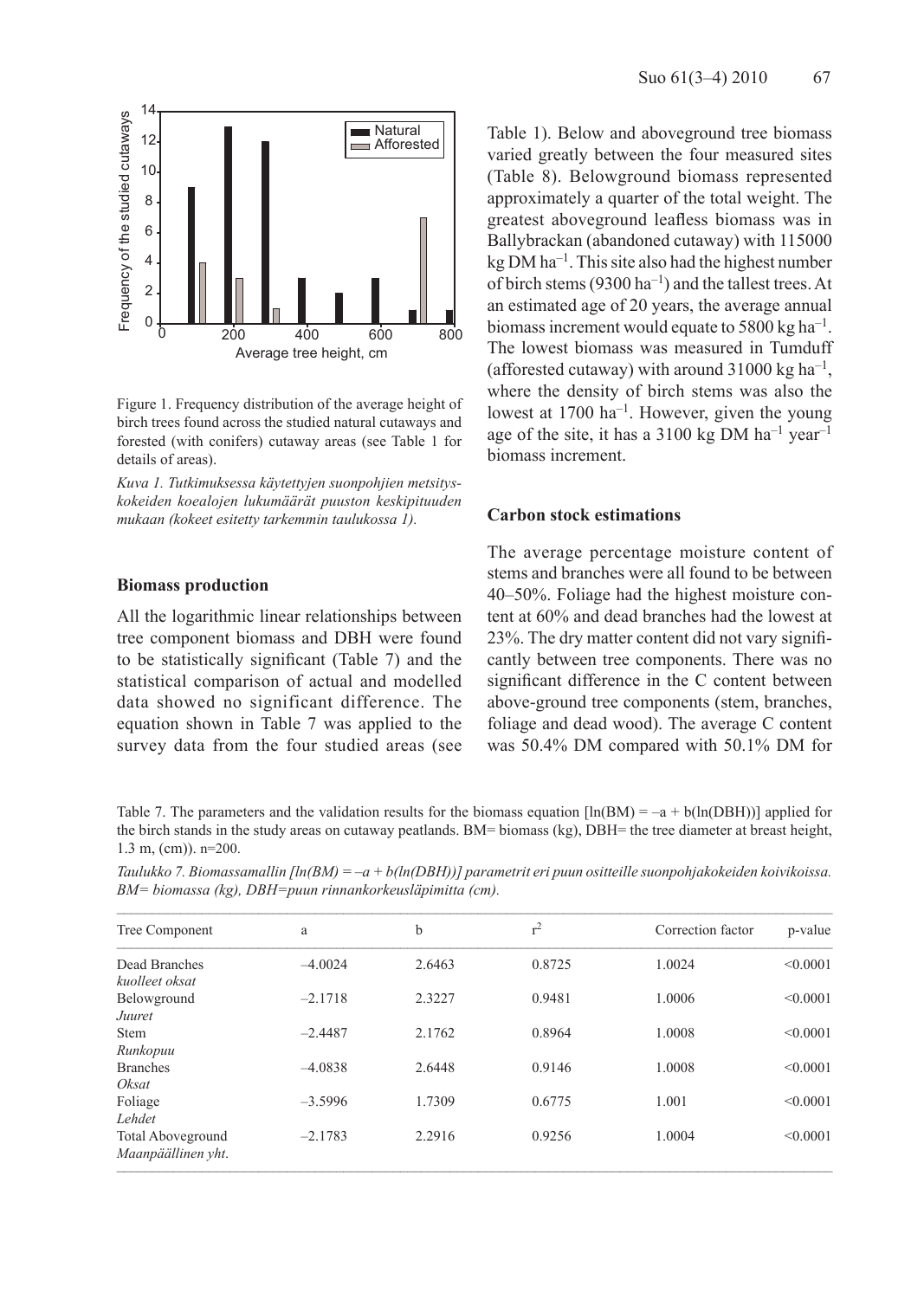

Figure 2. Effect of sowing date and seed treatment on the number of living birch seedlings recorded in spring 2003, autumn 2003 and spring 2004 in the East Boora sowing experiment. There was no living birch in block C1 in spring 2004. Error bars represent standard errors.

*Kuva 2. Kylvöajankohdan ja siemenen käsittelyn vaikutus elävien koivun taimien lukumäärään East Booran suonpohjien metsityskokeilla keväällä 2003, syksyllä 2003 ja keväällä 2004. Lohkolla C1 ei ollut jäljellä eläviä taimia keväällä 2004. Keskiarvon keskivirheet esitetty kuvissa.* 

roots. These were used in conjunction with dry matter values measured for each component to calculate the amount of C contained in the below and aboveground birch biomass (Table 8). The Ballybrackan birch woodland contained 58000 kg  $C$  ha<sup>-1</sup> in its aboveground leafless biomass and an additional 20100 kg C ha<sup>-1</sup> in the belowground biomass. In terms of aboveground biomass and using the estimated age, the site accrued around 2900 kg C ha<sup>-1</sup> year<sup>-1</sup>. C stocks were the lowest in Tumduff with  $14400 \text{ kg C} \text{ ha}^{-1}$  in aboveground biomass and 5100 kg C ha<sup>-1</sup> in belowground. However annual aboveground C uptake was identical to Turraun and Ballybrackan C, at around 1500 kg C ha<sup>-1</sup>.

#### **Direct sowing**

#### *Germination and seedling mortality*

The average maximum number of birch seedlings that germinated was  $105000 \text{ ha}^{-1}$ , corresponding to a 22% germination rate. Initial germination was

highest when the birch seed were treated and sown in April, following a chilling treatment (Blocks C2 and D, Figure 2). Sowing in May with a chilling treatment resulted in the lowest germination rate (Block E). After one growing season (autumn 2003 survey), the effect of the sowing date was not visible anymore and the numbers of birch seedlings had decreased in all treatments except in Blocks A and B. In those sites, birch seeds sown in February without chilling treatment germinated further during the growing season.

The number of birch seedlings recorded in the following spring plummeted in all sites, demonstrating a very high mortality rate during the winter. The maximum average rate was recorded at just below 6000 birch seedlings per hectare after the first winter (Block A).

# *Effects of fertilization and peat surface microform*

In Blocks A and B, plots which received 125 kg  $ha^{-1}$  of rock phosphate and 100 kg ha<sup>-1</sup> of muriate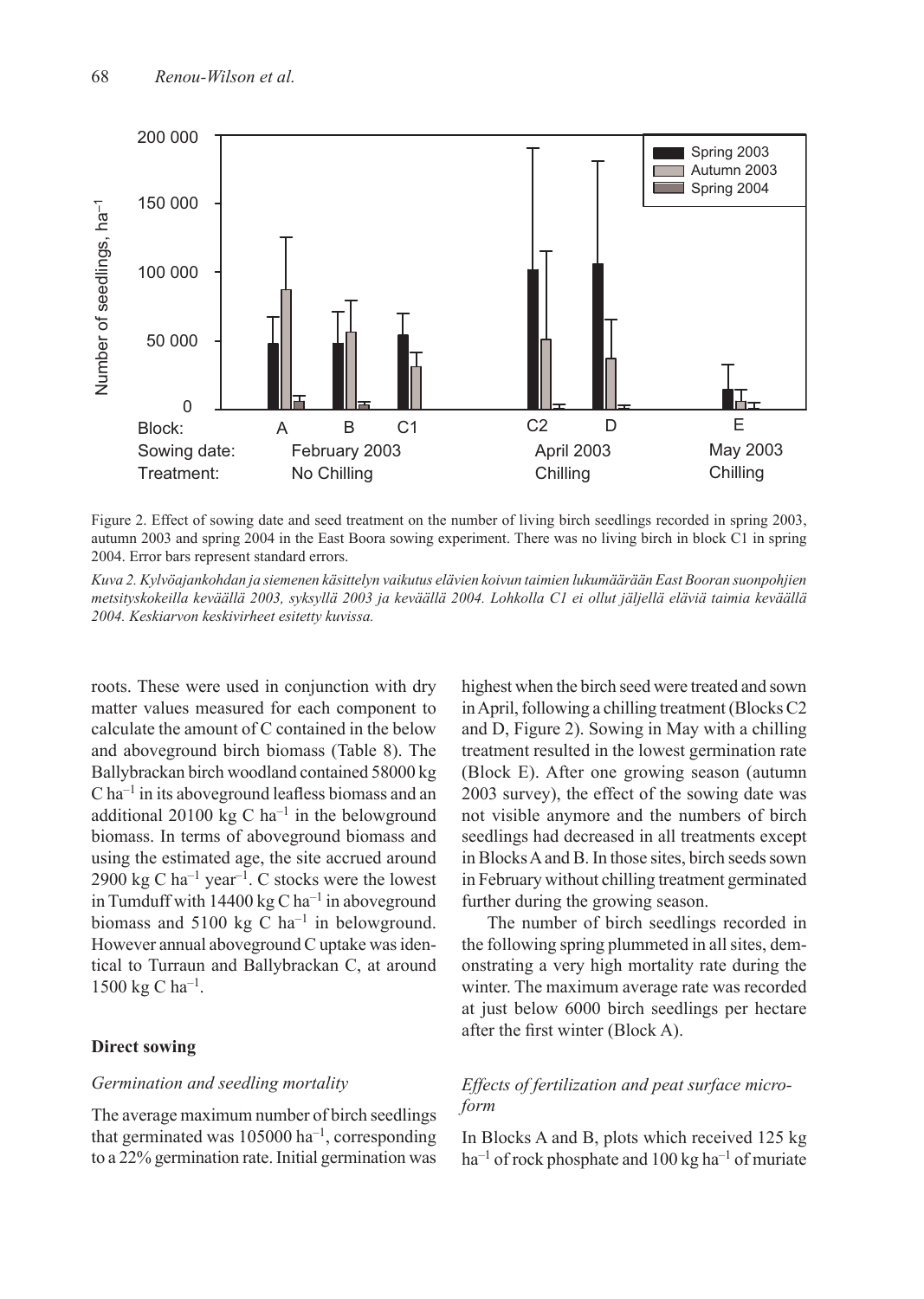

Figure 3. Effects of fertilization and time on the average number of birch seedlings in Block B in East Boora sowing experiment. Error bars represent standard errors, means with different letters are significantly different (p<0.05).

*Kuva 3. Lannoituksen ja ajan vaikutus koivun taimien lukumäärään East Booran kylvökokeella suonpohjalla. Eri kirjaintunnus keskiarvopylvään päällä osoittaa keskiarvojen tilastollisesti merkitsevää eroa (p<0,05).*

of potash had a significantly higher number of birch seedlings after one growing season compared to unfertilized plots (Table 9). The hypothesis that micro-topography may have an effect on the occurrence of birch seedling was validated at Block B. There was a significantly higher number of seedlings found in low fields, compared to high fields. In both Blocks A and B, the number of birch seedlings and total number of species (other than birch) were positively correlated (Pearson's +0.70) and both were negatively correlated with the percentage of bare peat (Pearson's –0.69 and –0.70 respectively).



Figure 4. Average number of birch seedlings per  $m<sup>2</sup>$  in sheltered and non-sheltered plots after one growing season (autumn 2004) and first winter (spring 2005) in Block F of the East Boora sowing experiment. Error bars show standard errors, means with different letters are significantly different (p<0.05).

*Kuva 4. Keskimääräinen koivun taimien määrä neliömetrillä suojatuilla ja avoimilla koealoilla ensimmäisen kylvönjälkeisen kasvukauden (syksy 2004) sekä ensimmäisen talven (kevät 2005) jälkeen East Booran kokeella. Eri kirjaintunnus keskiarvopylvään päällä osoittaa keskiarvojen tilastollisesti merkitsevää eroa (p<0,05).*

When comparing results from spring 2004 with a re-survey in spring 2008, fertilization was the only factor that still had a significant effect on the number of birch seedlings (Figure 3).

At Block E, where birch was sown in May 2003, the number of seedlings germinating and surviving after one growing season was very low throughout the experiment. However, there was still a higher number of birch seedlings found in the fertilized plots  $(6000 \text{ ha}^{-1}$  on average)

Table 8. Biomass production and carbon content from birch stands on cutaway peatlands (see Table 1 for details of each area). BG=belowground, AG=above ground, DM= dry matter.

*Taulukko 8. Koivikoiden biomassatuotos ja hiilisisältö tutkituilla suonpohjakokeilla. BG=maanalainen, AG=maanpäällinen, DM=kuivamassa, C=hiili, yr=vuosi.*

| Site                        | Type of           | Estimated No. of |                                |                              | Mean height Mean DBH BG biomass |                             |      |                             | AG leafless biomass |      |                            |
|-----------------------------|-------------------|------------------|--------------------------------|------------------------------|---------------------------------|-----------------------------|------|-----------------------------|---------------------|------|----------------------------|
| Koe                         | cutaway<br>Tyyppi | age (yrs)<br>Ikä | stems $(ha^{-1})$<br>Runkoluku | (m)<br>Keskipituus Läpimitta | (cm)                            | DM<br>$(t \text{ ha}^{-1})$ | - C  | DM<br>$(t \text{ ha}^{-1})$ | $\mathcal{C}$       | DM C | $(t \, ha^{-1} \, a^{-1})$ |
| Ballybrackan B Abandoned 20 |                   |                  | 9300                           | 8.2                          |                                 | 40.1                        | 20.1 | 115                         | 58.1                | 5.8  | 2.9                        |
| Turraun                     | Abandoned 15      |                  | 4867                           | 5.5                          | 5.8                             | 16.5 8.3                    |      | 47.1                        | 23.8                | 3.1  | -1.6                       |
| Ballybrackan C Afforested   |                   | - 17             | 4200                           | 6.8                          | 7.4                             | 17.6                        | 8.8  | 50.4                        | 25.4                | 4.7  | -1.5                       |
| Tumduff                     | Afforested        | 10               | 1700                           | 6.6                          | 8.2                             | 10.1                        | 51   | 30.5                        | 144                 | 31   | 15                         |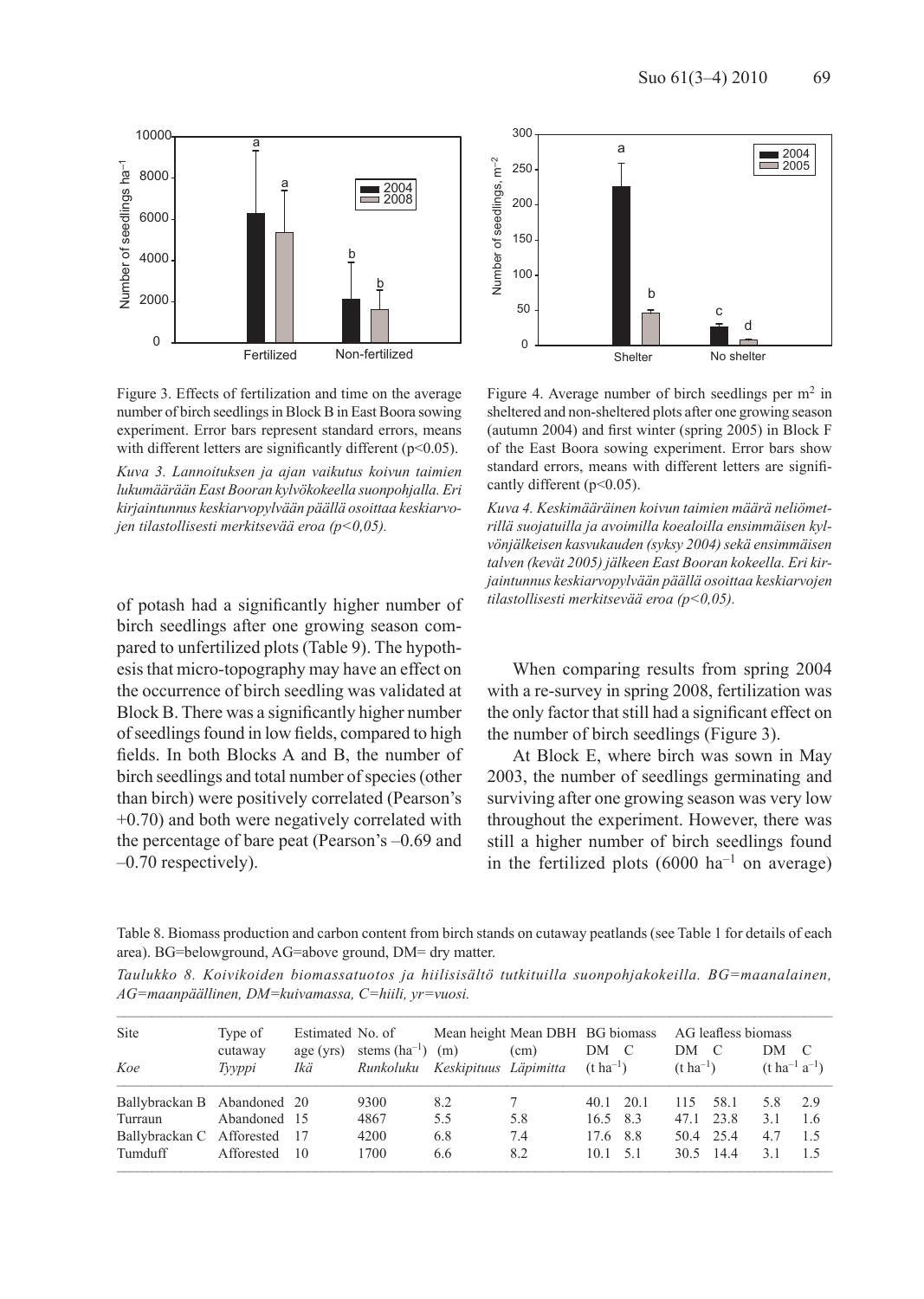compared to 5000  $ha^{-1}$  in the unfertilized plots, although this difference was not significant.

#### *Effect of shelter on seedling survival*

After the first growing season (autumn 2004), the sheltered plots had a significantly higher number of seedlings with on average, eight times more birch seedlings per  $m<sup>2</sup>$  than the non sheltered plots (Figure 4). After the first winter (spring 2005), the number of seedlings fell dramatically with less than a fifth of the seedling population surviving in all plots. However, the sheltered plots had still significantly higher number of seedlings (45 seedlings  $m^{-2}$  vs. 7.5 seedlings  $m^{-2}$ ). The sheltered plots had on average  $450000$  seedlings ha<sup>-1</sup> after one year which is the highest rate recorded across all the sowing experiments.

# **Discussion & recommendations**

# **Profile of naturally regenerated birch on cutaway peatlands**

When peat extraction is terminated on an industrial cutaway peatland, the landscape left behind is a flat, bare, windswept peat surface of variable physical and chemical characteristics (Renou-Wilson et al. 2008b). Spontaneous recolonization by plants and mosses usually occur along the draining ditches but this is very variable in space and time. While natural colonization by *Betula* is sporadic, it is easily one of the most common native broadleaved trees found on cutaway peat-

lands, along with *Salix* species. This study showed that downy birch was the only birch species found in the abandoned cutaway peatlands while a small proportion of silver birch was found in the afforested cutaway peatlands. Downy birch is also the most common birch species found on cutaway peatlands in Finland (Hytönen & Aro 2004) but silver birch has also been shown to regenerate naturally especially on fertilized peat (Kaunisto 1981). The presence of silver birch on afforested cutaway peatlands may thus be explained by the fact that these areas were fertilized at planting time. Planted silver birch has been found to be suited to drier sites (Renou et al. 2007), its roots needing well aerated soils (Miles & Kinnaird 1979). Downy birch on the other hand is more tolerant to nutrient poor conditions as well as wetter soils.

The quality of the naturally regenerated birch growing on cutaway peatlands was found to be similar to other natural birch stands growing on other generally poor substrates (Nieuwenhuis & Barrett 2002, O'Dowd 2004, O'Connor 2006). Interestingly, birch trees were more often multistemmed in the afforested cutaway peatlands in comparison to the abandoned cutaways. This is probably due to competition with conifers for the beginning of their development.

### **Advantages of natural birch as a an after-use land cover**

Birch is a pioneer species that colonizes bare ground. This study showed that up to 50000 trees  $ha^{-1}$ 

Table 9. Effect of fertilization and micro-forms (high and low fields) on the number of birch seedlings per hectare after one growing season in Blocks A and B in East Boora cutaway peatland area based on the Fisher´s LSD-test (see Table 3 for details of experimental blocks). SEM = standard error of mean.

*Taulukko 9. Lannoituksen ja koealueen kasvupaikan sijainnin vaikutus koivun runkolukuun yhden kasvukauden jälkeen East Booran kylvökokeella suonpohjalla (lohkot A ja B). Tilastolliset testaukset on tehty Fisherin LSD-testillä (lohkojen kuvaus esitetty taulukossa 3). LS Mean: mallin keskiarvo, SEM: keskiarvon keskivirhe.*

| Treatment / Käsittely  |                  | Block A<br>LS Mean | <b>SEM</b> | p-value | Block B<br>LS Mean | <b>SEM</b> | p-value |
|------------------------|------------------|--------------------|------------|---------|--------------------|------------|---------|
| Micro-form: High field | Low field        | 96680<br>94236     | 18977      | 0.898   | 39952<br>90286     | 12385      | 0.001   |
| Fertilization: $P + K$ | No fertilization | 120833<br>70083    | 20128      | 0.016   | 40571<br>89667     | 13513      | 0.006   |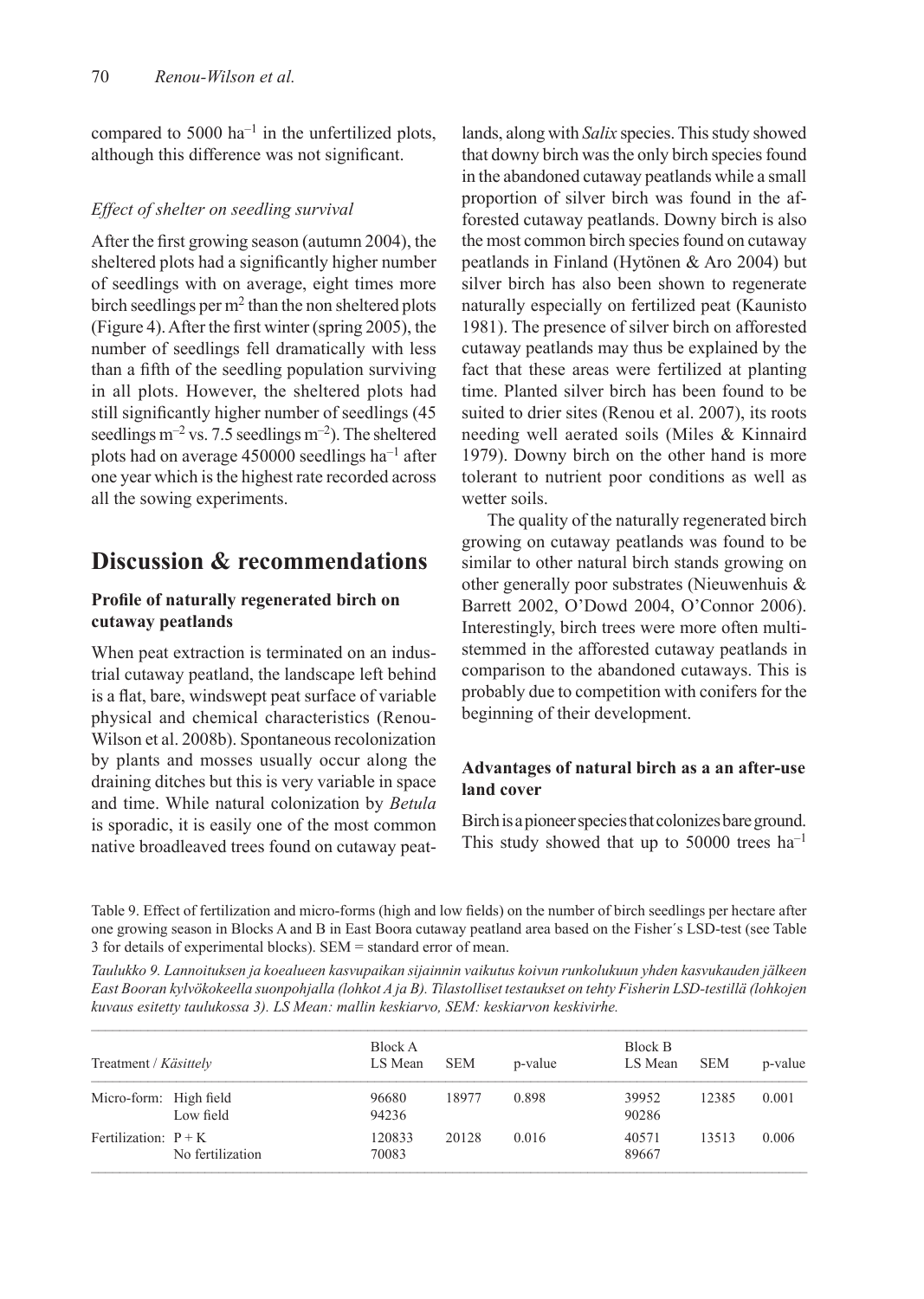were recorded in some cutaway peatland sites, the great majority being birch. In southern Quebec and New Brunswick (Canada), the density of naturally regenerated birch on abandoned mined peatlands was found to reach 45000 to 600000 individuals per hectare (Fay 2006). 15 years following the cessation of peat extraction, the Turraun site had just under 18000 birch per hectare.

The bulk of such natural colonization has the potential to develop into mature forest and add to the national woodland estate that is predominantly coniferous in nature (Horgan et al. 2003). More importantly, it can be used as a matrix of shelter into which trees can be planted or its composition and stocking can be augmented by enrichment planting. Natural birch has the potential to improve a cutaway peatland by lowering the water table, at least temporarily, because a large amount of the water in the peat is absorbed by the root systems and lost by transpiration (Heathwaite 1995). In addition, birch leaves intercept precipitation and seasonally alter the amount of water reaching the ground (Ingram 1983, Bragg 2002). In Britain, a 20-year-old birch stand was found to intercept up to 30% of the precipitation and lower the water table by 20 cm in a mined peatland (Price et al. 2003). A more recent study in Canada showed that a dense population of birch on a mined peatland can influence site hydrology even at the early establishment phase (seedlings) (Fay & Lavoie 2009). This would, in effect, prevent the site from reverting to a wetland but in addition birch litter physically hinders the growth of mosses (Quinty & Rochefort 2003). Lowering the water table could in turn help the establishment of other species, for example planted commercial tree species.

Naturally regenerated birch woodland can also create an opportunity for biomass production and indeed wood for energy. This study demonstrated a huge variation in total above-ground biomass  $(31-115 \t{ t} \text{ ha}^{-1})$  from various natural birch stands found on Irish cutaway peatlands. The highest above-ground biomass was recorded in a birch woodland growing an abandoned cutaway peatland. When the estimated age of the sites is considered, the annual biomass increments ranged from 1500 to 5800 kg ha<sup>-1</sup>. These were in line with measurements carried out on planted silver birch on cutaway peatlands (Renou et al. 2007) whereby a 10 year old silver birch plantation  $(2500 \text{ stems ha}^{-1})$  established on uncultivated cutaway peat had an estimated annual biomass increment of 3050 kg DM  $ha^{-1}$ . Overall, these biomass increment figures are low compared to biomass production recorded in managed stands of short rotation crops on agricultural land which range from 8000 to 13000 kg ha<sup>-1</sup> year<sup>-1</sup> (Rice et al. 1997). Hytönen et al. (1995) found that with a stocking density of 20000 trees ha–1, the leafless aboveground biomass of six-year old stand varied from 13900 kg ha<sup>-1</sup> to 33700 kg ha<sup>-1</sup>. Ferm  $\&$ Kaunisto (1983) found that mean leafless aboveground biomass of naturally regenerated mixed stand of fourteen-year old downy and silver birch growing on cutaway was 59000 kg ha<sup>-1</sup>. Heavily fertilized stands of birch on cutaway peatlands in Finland gave yields of 108000 to 112000 kg  $ha^{-1}$  for silver and downy birch respectively (Hytönen & Saarsalmi 2009). The importance of natural regeneration for biomass depends on the productivity compared to other sources of biomass. It is thus important to remember that these birch stands were not fertilized and that their productivity would be considered the lowest possible. Biomass production of birch will certainly vary depending on site properties, especially the nutrient regime. Furthermore, in estimating the biomass, no account was taken of material 7 cm or less in diameter. Therefore, it is probable that the biomass values are under-estimated.

Biomass production is of interest not only for transformation (either being burned with peat in power stations or transformed in biochar), it can play an important part in the national C stocks. As bare peat surfaces result in net losses of C (Wilson et al. 2007), natural colonization and biomass production (above- and belowground) might be of interest in terms of increasing our atmospheric sinks. However, productivity would need to be increased through management input. While the majority of C is usually present in the above-ground component of a stand, there is an addition C stock in the roots. Belowground biomass was about 25% of total weight and represents an additional input ranging from 5 to 20 t C ha<sup>-1</sup> at our study sites. A previous study at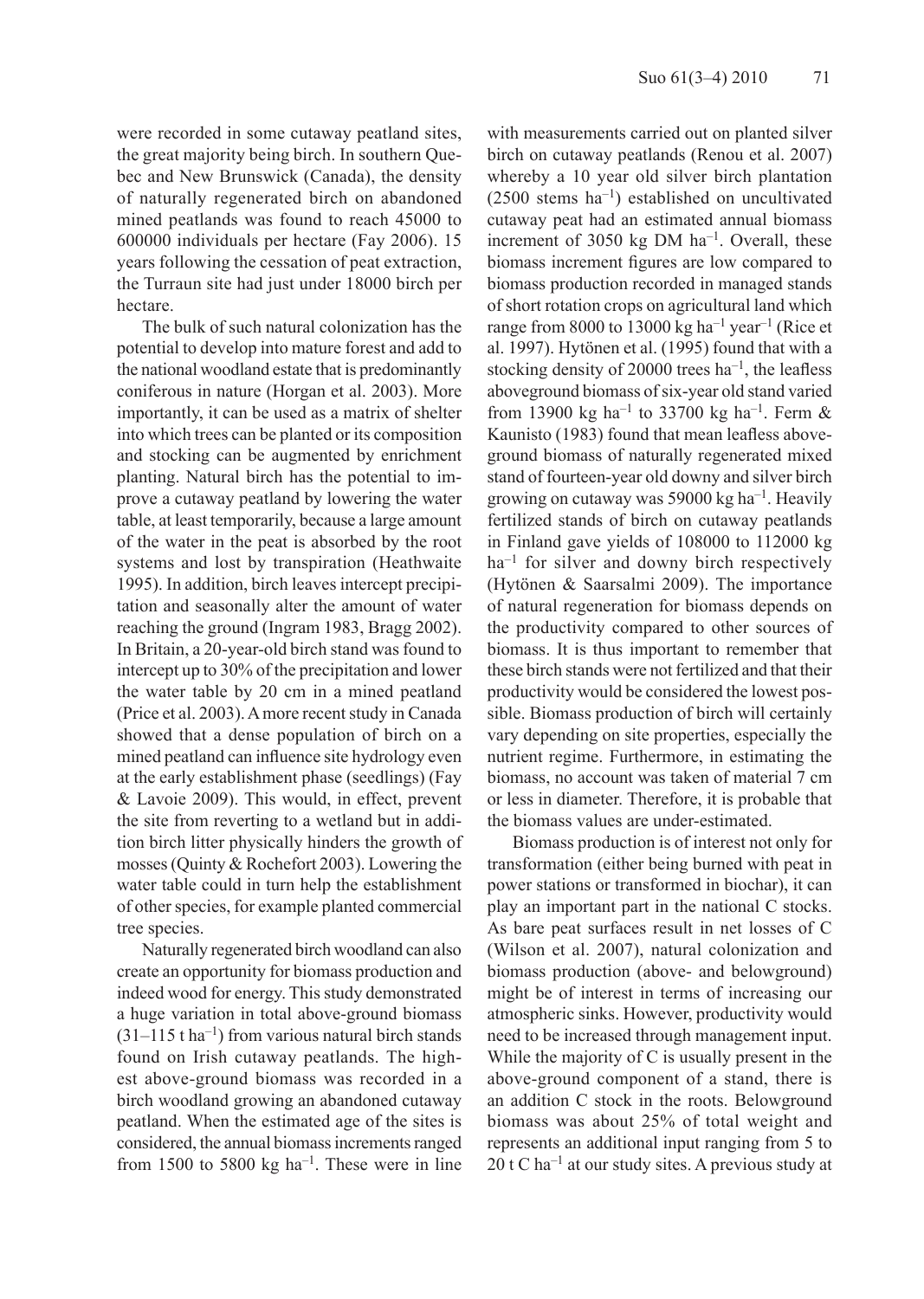a natural birch stand on cutaway peatlands had estimated the below-ground biomass at almost 10000 kg C ha<sup>-1</sup> in addition to the 23500 kg C  $ha^{-1}$  in the above-ground biomass (Byrne et al. 2007). This corresponded to overall total (above and belowground) annual C stock increment of 2200 kg C ha<sup>-1</sup> year<sup>-1</sup>. Wilson and Farrell (2007) demonstrated in the same study that the net loss of soil C due to decomposition of the residual peat, root biomass and litter was estimated to be 7500  $C$  ha<sup>-1</sup> year<sup>-1</sup>. This would results in a net loss of 4600 kg C ha<sup>-1</sup> year<sup>-1</sup>. In the most productive, naturally re-colonized site investigated in our studies, the estimated net loss would be 4000 kg C ha<sup>-1</sup> year<sup>-1</sup>.

Accurate biomass estimates are difficult to obtain due to the unpredictable morphology of the regenerating trees. This study confirmed that natural birch woodlands lack uniformity. Natural regeneration produces uneven stands of trees with variable age, height, DBH and especially growth form. Almost a third of the birch had multiple stems in afforested sites but this decreased in the abandoned sites. This unpredictable morphology gives rise to problems in obtaining accurate estimates of biomass in comparison to plantation forests. By using models created for more uniform plantation forests, the biomass estimations would probably underestimate the total biomass production of the naturally regenerated woodland, for example, if all the stems of a tree are not taken into account.

# **Direct Sowing**

Direct sowing was shown to be a possible method to establish a birch population on these sites. However, its success is dependent on several factors, namely sowing date, fertilization and shelter. Greatest seedling emergence was achieved when birch was sown in April with treated (chilled) seeds. Using treated seed means that the sowing can be carried out later in the spring when the ground has warmed up. However, later sowing (May) led to poor germination, most likely due to dry climatic conditions followed by very high precipitation. If treatment (chilling) of the seeds is not possible, the sowing should be carried out during the winter.

The number of birch seedlings alive after one growing season was improved with the application of rock phosphate  $(50 \text{ kg ha}^{-1})$  and muriate of potash  $(100 \text{ kg ha}^{-1})$  soon after germination. The fertilization effects were still visible four years later. Similar results were found in Finland where birch germination and early establishment on cutaway peatlands was improved by ash-fertilization (Huotari et al. 2008).

Cutaway areas that benefit from some protection — fields or vegetation — seem to result in a more successful establishment of birch than the ones fully exposed to sun and wind. Earlier studies suggest that even though birch requires a large amount of light to thrive, in early years some shelter is beneficial to the seedlings (Brown 1984). This study confirmed this finding as the presence of an artificial windbreak significantly increased the germination and survival rates of birch seedlings. It is the treatment that resulted in the highest number of birch seedlings to survive after one winter (just over 400000 seedlings  $ha^{-1}$ ). In effect, this means that large exposed areas may not be suitable for direct sowing of birch. Finally, it should be noted that the sowing rate used in this study may not have been sufficient in order to produce an adequate number of live seedlings after the first winter.

# **Strategies for establishment of birch woodlands**

The method by which birch is to be established (planting, natural regeneration or direct sowing) is likely to be determined by the cost and time allowed. With few exceptions, cutaway peatlands will eventually naturally re-vegetate, with birch as a main component. This is the cheapest option but one that will take a long time. Sporadic regeneration or its failure to materialize can give rise to delay in establishment, while overabundance can result in the need for costly complementary planting and extra cleaning of seedling stands. The quickest way to establish birch but also the most expensive is planting. A slower but cheaper option to achieve land cover over a reasonable timeframe is by establishing islands of birch by planting or sowing at strategic locations, thus forming seed sources from which trees can gradu-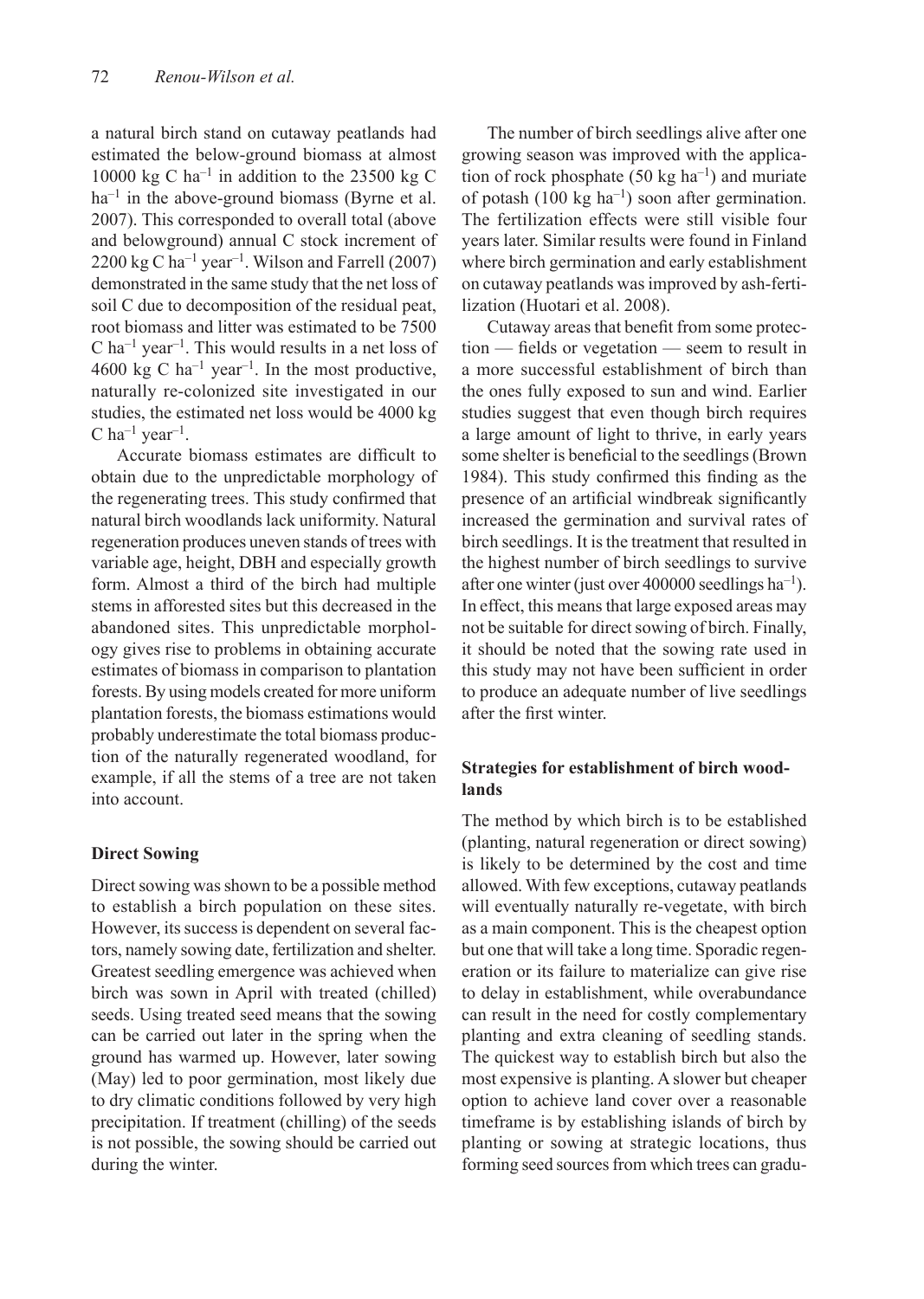ally colonize larger areas. Such a strategy would concentrate resources (plants, seeds, fertilizer) at selected locations to enhance the probability of local establishment. This strategy would cost less than planting of large areas but should give quicker results than unassisted natural expansion. Results from this study demonstrated that direct sowing with fertilization and shelter could be a successful and cheaper strategy to quickly establish a birch cover which would kick off the colonization process.

# **Conclusions**

As a large proportion of industrial cutaways in Ireland will be released from peat production in the next few decades, it is important to find alternative land use options for these areas. Birch can be a feature in this new landscape and offers many possibilities: nurse species, biomass, increased woodland cover and last, but not least biodiversity. Currently, the main land use options for industrial cutaway peatlands are: creation of new wildlife habitats, natural dryland regeneration and afforestation. All of these create opportunities for birch to colonize and thus more birchwoods are likely to develop in the future.

# **Acknowledgements**

The authors would like to acknowledge Bord na Móna in providing the sites and helping with the sowing experiments. In particular we wish to thank Tom Egan and Gerry McNally.

# **References**

- Aldhous, J.R. & Mason, W.L. 1994: Forest nursery practice, Forestry Commission Bulletin No. 111, HMSO, UK.
- Anon. 2002. Guidance for direct seeding of birch. http://www.highlandbirchwoods. co.uk/publications/InformationSheets/info6. pdf. [Accessed.
- Baskerville, G.L. 1972. Use of logarithmic regression in the estimation of plant biomass. Canadian Journal of Forest Research 2: 49–53.
- Bragg, O.M. 2002. Hydrology of peat-forming wetlands in Scotland. Science of the Total Environment 294: 111–129.
- Brodie, I. 1990. Proposed Birch provenances zones for Scotland. Scottish Forestry 44: 95–100.
- Brown, I. R. 198. Management of birch woodland in Scotland, Countryside Commission for Scotland, Perth.
- Byrne, K.A., Cabral, R., Pöllänen, M. & Farrell, E.P. 2007. Natural regeneration. In: Wilson, D. & Farrell, E.P. (eds.). CARBAL. Carbon gas balances in industrial cutaway peatlands in Ireland. University College Dublin, pp. 15–17.
- Campbell, D.R., Lavoie, C. & Rochefort, L. 2002. Wind erosion and surface stability in abandoned milled peatlands. Canadian Journal of Soil Science 82: 85–95.
- Collins, J. F. & Cummins, T. 1996. Agroclimatic Atlas of Ireland, University College Dublin, Dublin.
- Curran, P.L. & MacNaeidhe, F.S. 1984. The weed problem of cultivated bog. Irish Journal of Agricultural Research 23: 59–70.
- Edwards, P.N. & Christie, J.M. 1981. Yield models for Forest Management, HMSO, London.
- Evans, J. 1984. Silviculture of broadleaved woodland., Forestry Commission Booklet No. 62. HMSO, London.
- Fay, E. 2006. La dynamique et l'impact du bouleau envahisseur dans les tourbieres de l'Est du Canada (The dynamics and impact of an invasive birch in a peatland of Eastern Canada). In: Ecology Department. Universite Laval, Quebec City.
- Fay, E. & Lavoie, C. 2009. The impact of birch seedlings on evapotranspiration from a mined peatland: an experimental study in southern Quebec, Canada. Mires and Peat 5: 1–7.
- Feehan, J., O'Donovan, G., Renou-Wilson, F. & Wilson, D. 2008. The Bogs of Ireland — An Introduction to the Natural, Cultural and Industrial Heritage of Irish Peatlands. 2nd Edition, Digital Format, University College Dublin, Dublin.
- Ferm, A. & Kaunisto, S. 1983. Luontaisesti syntyneiden koivumetsiköiden maanpääl-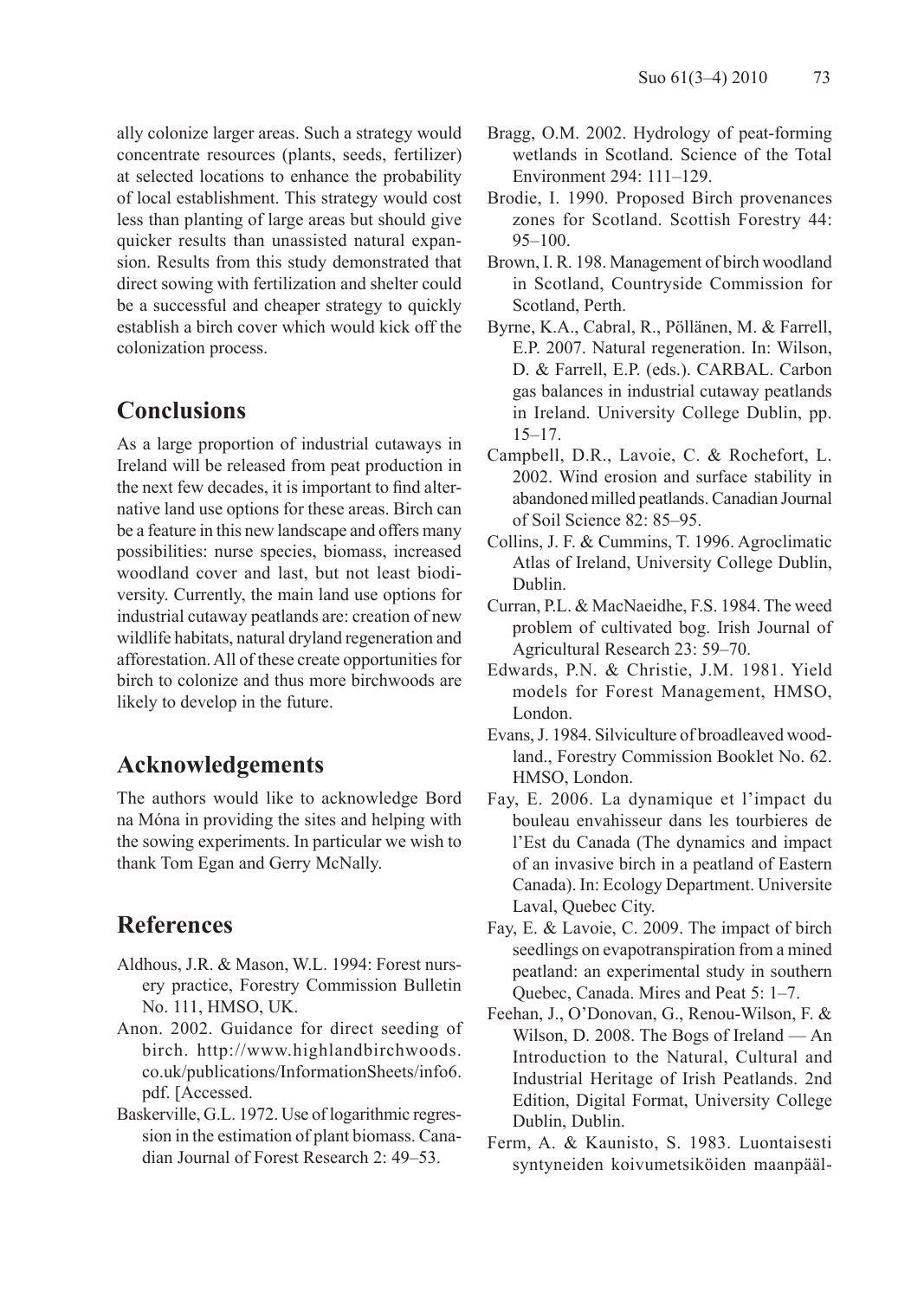linen lehdetön biomassatuotos entisellä turpeennostoalueella Kihniön Aittonevalla. (Above-ground leafless biomass production of naturally generated birch stands in a peat cut-over area at Aittoneva, Kihniö). Folia Forestalia 558: 1–32.

- Harding, R.B. & Grigal, D.F. 1985. Individual tree biomass estimation equations for plantation-grown white spruce in northern Minnesota. Canadian Journal of Forest Research 15: 738–739.
- Heathwaite, A.L. 1995. Problems in the hydrological management of cut-over raised mires, with special reference to Thorne Moors, South Yorkshire. In: Wheeler, B. D., Shaw, S. C., Fojt, W. & Robertson, R. A. (eds.). Restoration of temperate wetlands. John Wiley & Sons, Chichester, pp. 315–329.
- Higgins, T. & Colleran, E. 2006. Trophic status of experimental cutaway peatland lakes in Ireland and implications for future lake creation. Journal of Environmental Science and Health: 849–863.
- Horgan, T., Keane, M., McCarthy, R., Lally, M. & Thompson, D. A. 2003. A guide to forest tree species selection and silviculture in Ireland, Coford, National Council for Forest Research and Development, Dublin, Ireland.
- Huotari, N., Tillman-Sutela, E., Pasanen, J. & Kubin, E. 2008. Ash-fertilization improves germination and early establishment of birch (Betula pubescens Ehrh.) seedlings on a cutaway peatland. Forest Ecology and Management 255: 2870–2875.
- Hytönen, J. & Aro, L. 2004. Management of naturally regenerated birch on cut-away peatlands: pulp, veneer or energy wood? In: Päivänen, J. (ed.). Proceedings of the 12th International Peat Congress, Tampere, Finland pp. 1219–1224.
- Hytönen, J. & Jylhä, P. 2005. Effects of competing vegetation and post-planting weed control on the mortality, growth and vole damages to Betula pendula planted on former agricultural land. Silva Fennica 39: 265–380.
- Hytönen, J. & Kaunisto, S. 1999. Effect of fertilization on the biomass production of coppiced mixed birch and willow stands on a cut-away peatland. Biomass & Bioenergy

17: 455–469.

- Hytönen, J. & Saarsalmi, A. 2009. Long-term biomass production and nutrient uptake of birch, alder and willow plantations on cutaway peatland. Biomass & Bioenergy 33: 1197–1211.
- Hytönen, J., Saarsalmi, A. & Rossi, P. 1995. Biomass production and nutrient uptake of short-rotation plantations. Silva Fennica 29: 117–139.
- Ingram, H. A. P. 1983. Hydrology. In: Gore, A.J.P. (ed.). Ecosystems of the world, vol 4A, Mires: Swamp, Bogs, Fen and Moor. Elsevier Sci., New York. pp. 67–159.
- Johansson, T. 2007. Biomass production and allometric above- and below-ground relations for young birch stands planted at four spacings on abandoned farmland. Forestry 80: doi:10.1093/forestry/cpl1049.
- Kaunisto, S. 1981. Rauduskoivun (Betula pendula) ja hieskoivun (Betula pubescens) luontainen uudistuminen turpeennoston jälkeisellä suonpohjan turpeella Kihniön Aittonevalla. (Summary: Natural regeneration of Betula pendula and B. pubescens on a peat cut-away area). Suo 32: 53–60.
- Kaunisto, S. 1987. Effect of fertilisation and soil preparation on the development of Scots pine and silver birch plantations on peat cutover areas. Folia Forestalia 681: 1–23.
- Keogh, R.M. 1987. Letter to the editor: statistics on broadleaved forest cover in Ireland. Irish Forestry 44: 146–147.
- Lundgren, L.N., Pan, H., Theander, O., Eriksson, H., Johansson, U. & Svenningson, M. 1995. Development of a new chemical method for distinguishing between Betula pendula and Betula pubescens in Sweden. Canadian Journal of Forest Research 25: 1097–1102.
- McVean, D.N. 1966. Establishment of native trees and shrubs on Scottish nature reserves by direct seed sowing. Scottish Forestry 20: 26–36.
- Met Eireann. 2006. Regional weather data in Ireland. http://www.met.ie. [Accessed July 2006].
- Miles, J. & Kinnaird, J. W. 1979. The establishment and regeneration of birch, juniper and Scots pine in the Scottish Highlands. Scottish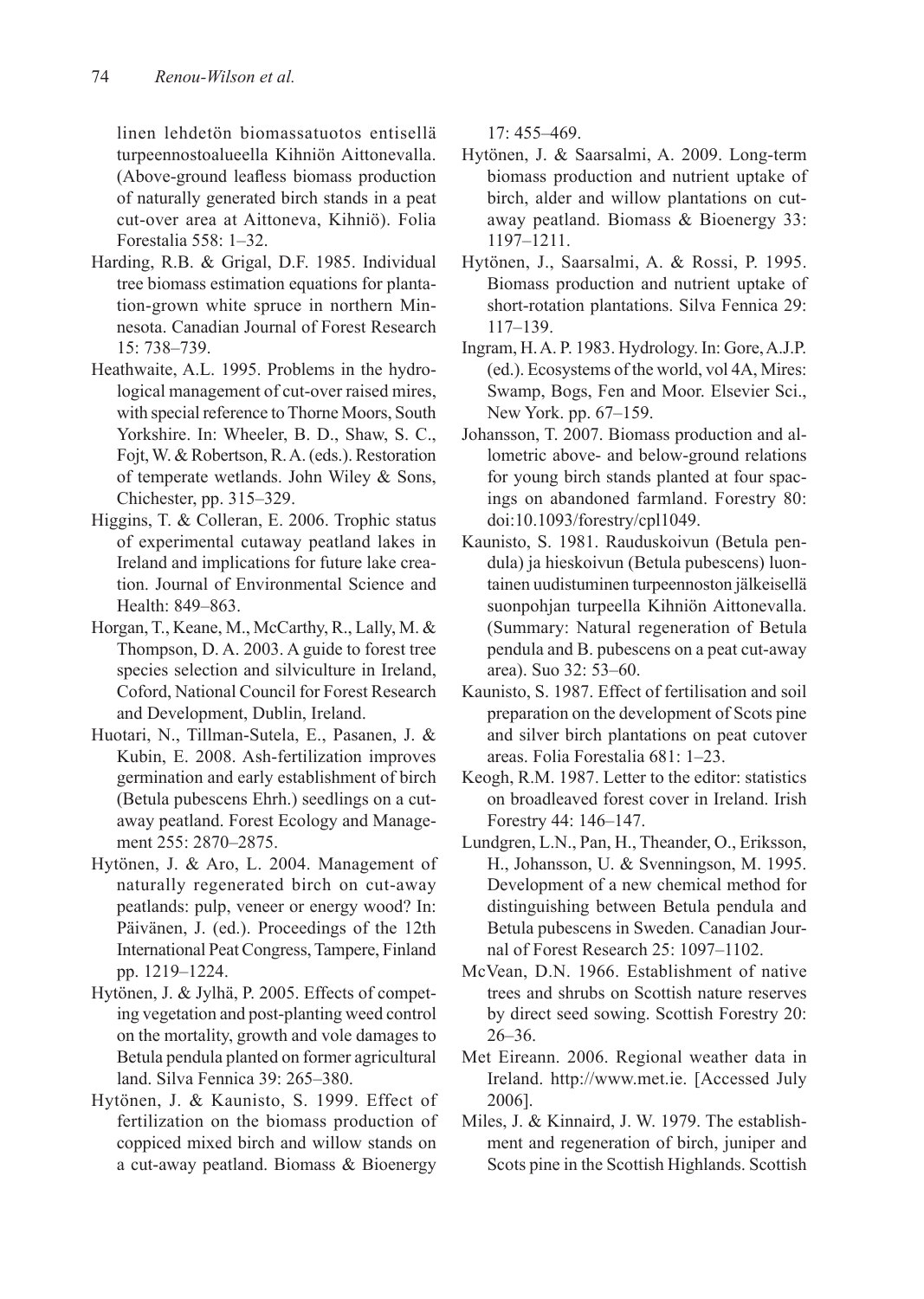Forestry 33: 102–119.

- Nieuwenhuis, M. & Barrett, F. 2001. Volume production patterns in six downy birch stands in Ireland. Irish Forestry 58: 2–14.
- Nieuwenhuis, M. & Barrett, F. 2002. The growth potential of downy birch (Betula pubescens (Ehrh.)) in Ireland. Forestry 75: 75–87.
- O'Connor, E. 2006. Progress in the selection and improvement of Irish birch. Coford Connects: Reproductive Material 10: 1–8.
- O'Dowd, N. 2004. The improvement of Irish birch. Phase 1: Selection of individuals and populations, Coford, Dublin.
- O'Leary, D., Ní Dhubháin, A. & Keane, M. 2001. Natural regeneration within the Coillte estate. Irish Forestry 58: 59–66.
- Price, J.S., Heathwaite, A.L. & Baird, A.J. 2003. Hydrological processes in abandoned and restored peatlands: an overview of management approaches. Wetlands Ecology and Management 11: 65–83.
- Quinty, F. & Rochefort, L. 2003. Peatland restoration guide, Canadian Sphagnum Peat Moss Association and New Brunswick Department of Natural Resources and Energy, Québec, Canada.
- Renou-Wilson, F. & Farrell, E.P. 2007. The use of foliar and soil information for optimising the nutrition of Sitka spruce and Norway spruce on cutaway peatlands. Silva Fennica 41: 409–424.
- Renou-Wilson, F., Keane, M. & Farrell, E.P. 2008a. Establishing oak woodland on cutaway peatlands: Effects of soil preparation and fertilization. Forest Ecology and Management 255: 728–737.
- Renou-Wilson, F., Keane, M., McNally, G., O'Sullivan, J. & Farrell, E.P. 2008b. BOG-FOR Programme — Final Report: A research programme to develop a forest resource on industrial cutaway peatlands in the Irish midlands, Coford, Dublin.
- Renou, F., Egan, T. & Wilson, D. 2006. Tomorrow's landscapes: studies in the after-uses of industrial cutaway peatlands in Ireland. SUO 57: 97–107.
- Renou, F., Scallan, Ú. & Keane, M. 2007. Early performance of native birch (Betula spp.) planted on cutaway peatlands: influence

of species, stock types and seedlings size. European Journal of Forest Research 126: 545–554.

- Repola, J. 2008. Biomass equations for birch in Finland. Silva Fennica 42: 605–624.
- Rice, B., Bulfin, M., Kent, M., Frohlich, A. & Lenehan, J.J. 1997. Potential for energy poduction from agricultural and forest biomass in Ireland, Teagasc, Dublin.
- Rowlands, R.G. & Feehan, J. 2000a. The ecological future of industrially milled cutaway peatlands in Ireland. Aspects of Applied Biology 58: 263–270.
- Rowlands, R.G. & Feehan, J. 2000b. Maximising the natural ecological potential of industrial cutaway peatlands in Ireland. In: Rochefort, L. & Daigle, J.-Y. (eds.). International Peat Congress, Commission V. pp. 678–683.
- Salonen, V. & Laaksonen, M. 1994. Effects of fertilization, liming, watering and tillage on plant colonization of bare peat surfaces. Annales Botanici Fennici 31: 29–36.
- SAS Institute Inc. 2002. SAS User's Guide Basics. Version 8.02. In: 8.0 ed. SAS Institute, Cary, NC.
- Schmitt, M.D. & Grigal, D.F. 1981. Generalized biomass estimation equations for Betula papyrifera Marsh. Canadian Journal of Forest Research 11: 837–840.
- Seaman, A. 1994. Birch the full story. Forestry and British Timber, April: 24–30.
- Tuittila, E.-S., Hannu, R., Vasander, H. & Laine, J. 2000. Vegetation patterns around Eriophorum vaginatum L. tussocks in a cut-away peatland in southern Finland. Canadian Journal of Botany 78: 47–58.
- Viro, P.J. 1974. Fertilization of birch. Communicationes Instituti Forestalis Fenniae 81: 1–38.
- Watling, R. 1984. Macrofungi of birchwoods. Proceedings of the Royal Society of Edinburgh 85B: 129–140.
- Wilson, D. 2009. CarbonRestore: The potential of restored peatland for carbon sequestration. www.ucd.ie/carbonrestore. [Accessed 01.03.2010].
- Wilson, D., Alm, J., Laine, J., Byrne, K.A., Farrell, E.P. & Tuittila, E.-S. 2009. Rewetting of cutaway peatlands: Are we re-creating